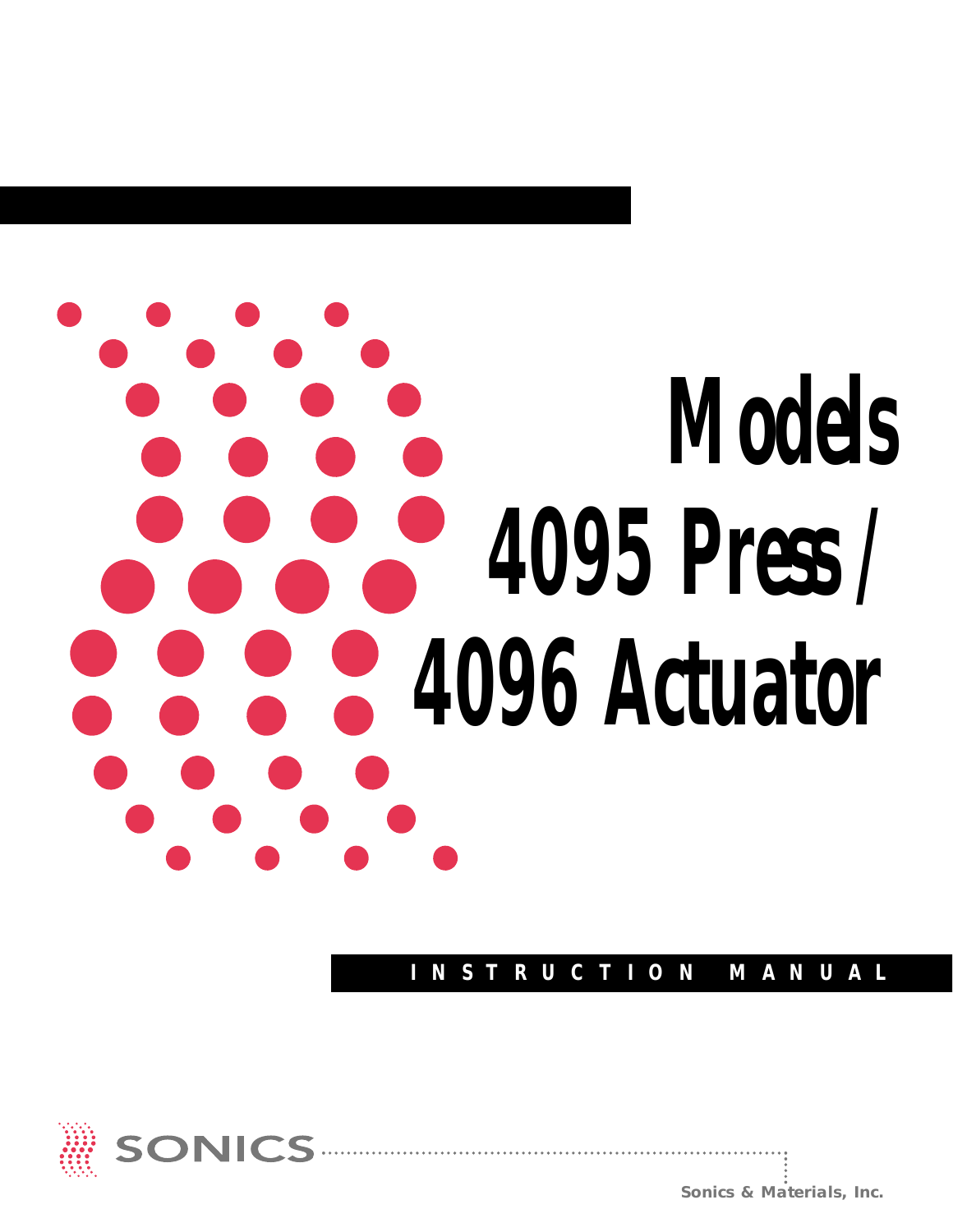## W AR N I N G



#### *SAFETY PRECAUTIONS READ BEFORE INSTALLING OR USING THE EQUIPMENT*

Our systems have been designed to assure maximum operator safety. However, no design can completely protect against improper usage. For maximum safety and equipment protection, observe the following warnings at all times and read all applicable instruction manuals carefully before you attempt to operate any equipment.

- The equipment has safety devices that require both hands to be on the palm buttons until the horn contacts the work piece. Do not defeat or modify these safety devices.
- Do not use with foot switch unless alternate means of pinch-point protection is provided.
- High voltage is present in the equipment. Disconnect plug before removing cover or servicing.
- Make sure equipment is properly grounded with a 3-prong plug. Before plugging in equipment, test outlet for proper earth grounding.
- High voltage potential may be present in the converter as a result of temperature changes. Do not touch the converter contact unless you first short both pins or the button to the converter case with an insulated tool.
- Never squeeze or grab a vibrating horn.
- Do not modify horn configurations.
- Ultrasonic welders operate above normal audibility for most people. Ear protection is recommended.
- Do not affix any device to any portion of the horn.

### **Sonics & Materials, Inc.**

#### **Corporate Headquarters European Office**

53 Church Hill Road • Newtown, CT 06470 USA 13, Rue Pre-de-la-Fontaine • CH - 1217 Meryin/Satigny, Switzerland 203.270.4600 • 800.745.1105 • 203.270.4610 fax (41) (0) 22/364 1520 • (41) (0) 22/364 2161 fax www.sonics.biz • info@sonics.biz europe@sonicsandmaterials.ch

Information contained in this manual is subject to change without notice. Sonics & Materials, Inc. is not responsible for any typographic errors.

© Sonics & Materials, Inc. 2007 Printed in U.S.A. Part No. 381-0033



Rev 5/07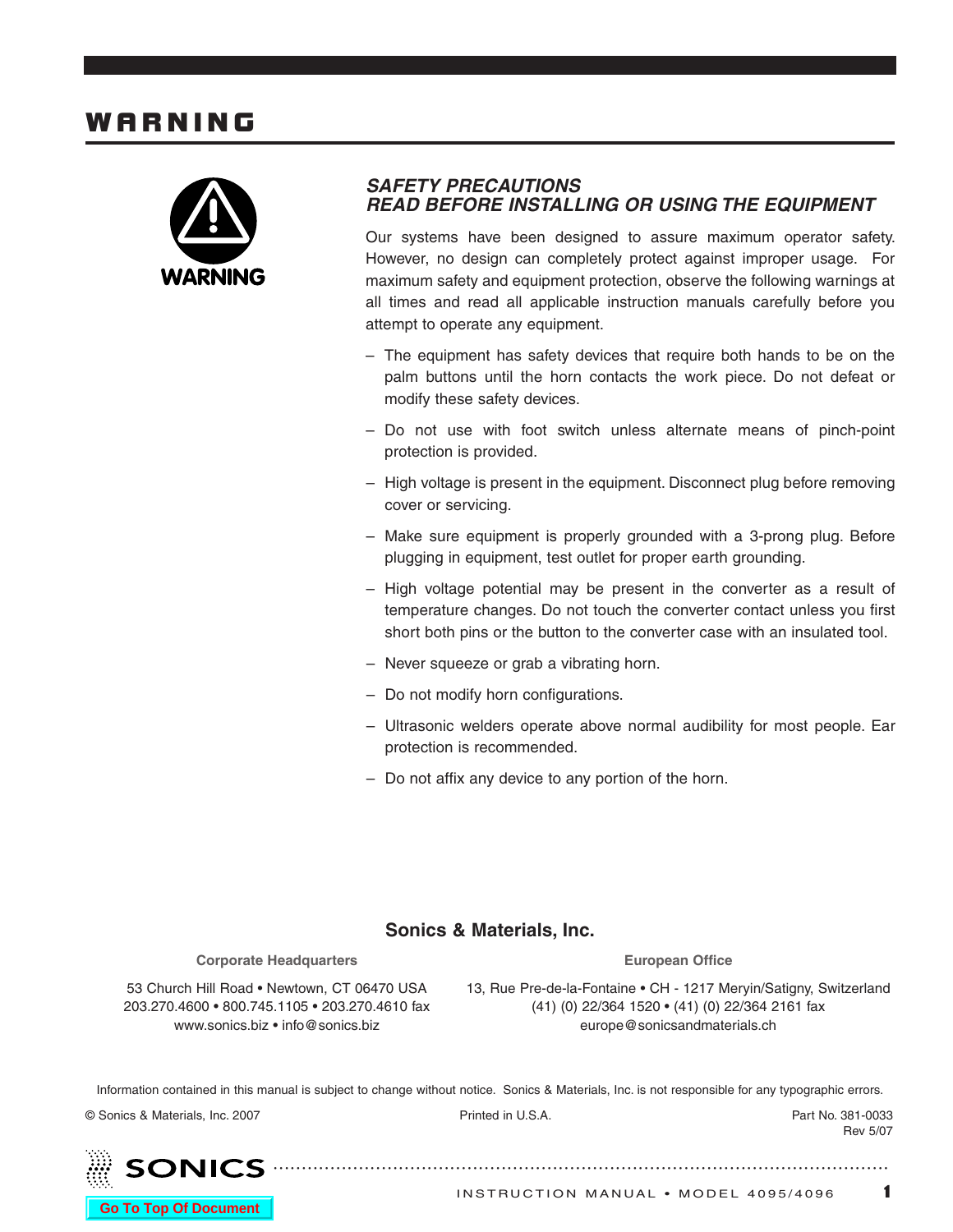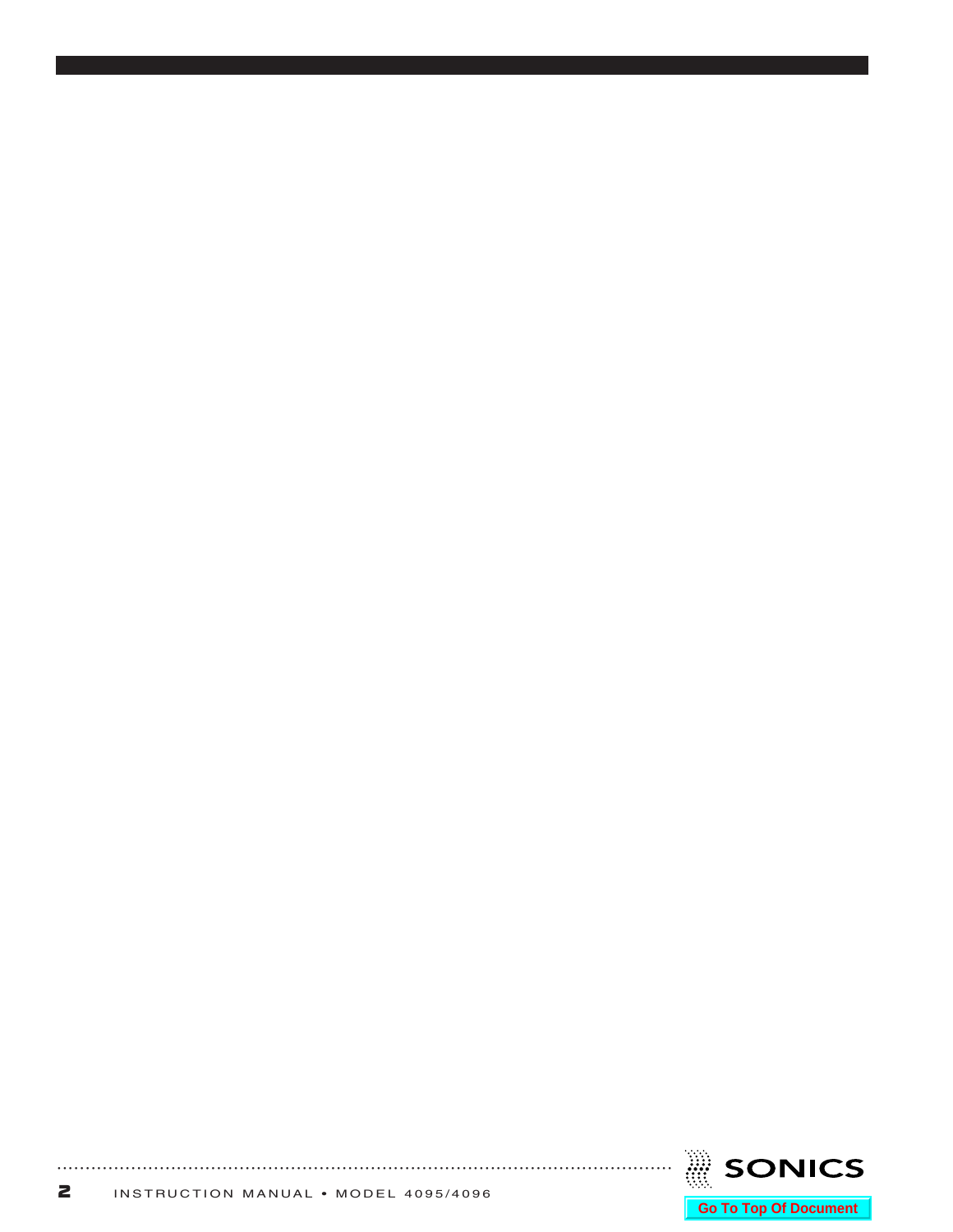# TABLE OF CONTENTS

| IMPORTANT SERVICE LITERATURE 4                         |
|--------------------------------------------------------|
|                                                        |
|                                                        |
| <b>OVERVIEW OF ULTRASONIC PLASTICS ASSEMBLY</b> 6      |
|                                                        |
|                                                        |
| Assembling and Mounting Converter, Booster and Horn 11 |
| <b>OPERATION</b>                                       |
| Re-Establishing Proper Booster/Horn Interfaces 20      |
|                                                        |
|                                                        |
|                                                        |

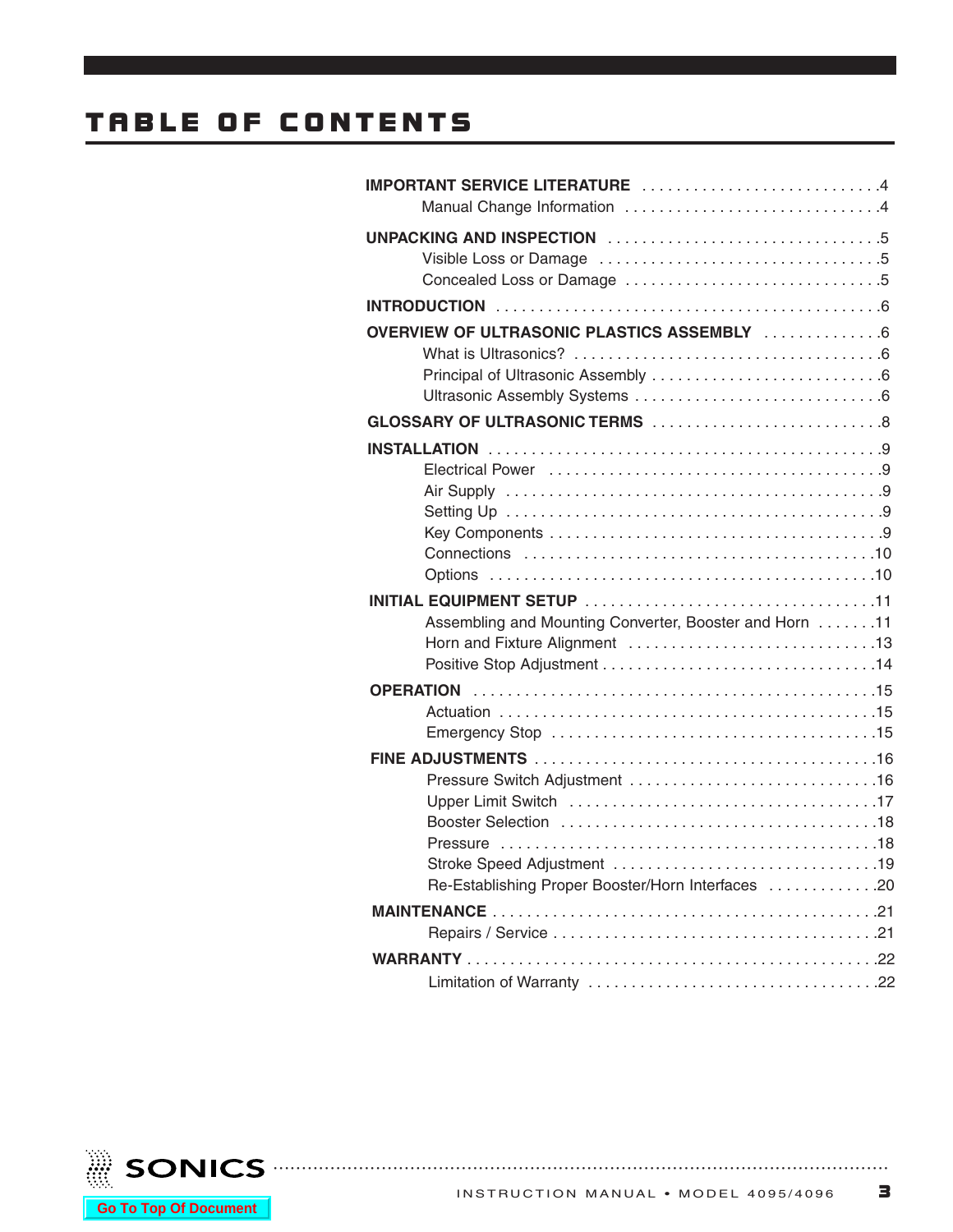# <span id="page-4-0"></span>**MPORTANT SERVICE LITERATURE**



*NOTE: Please read carefully before operating the equipment, then forward to your service department.*

The system supplied with this instruction manual is constructed of the finest material and the workmanship meets the highest manufacturing standards. It has been thoroughly tested and inspected before leaving the factory and when used in accordance with the procedures outlined in this manual, will provide you with many years of safe and dependable service.

#### *MANUAL CHANGE INFORMATION*

We continually strive to be at the forefront of the latest electronic developments by adding circuit and component improvements to our equipment as soon as they are developed and tested.

Sometimes, due to printing and shipping requirements, we cannot incorporate these changes immediately into printed manuals. Hence, your manual may contain new change information. Change information, if any, is located in the Appendix.

We reserve the right to make any changes in the design or construction of our equipment at any time, without incurring any obligation to make any change whatsoever in units previously delivered.

The technical data and schematics in the manual are for informational purposes only and may not reflect the current configuration being shipped from our factory. Upon formal request, complete and up-to-date information can be provided from the factory free of charge.

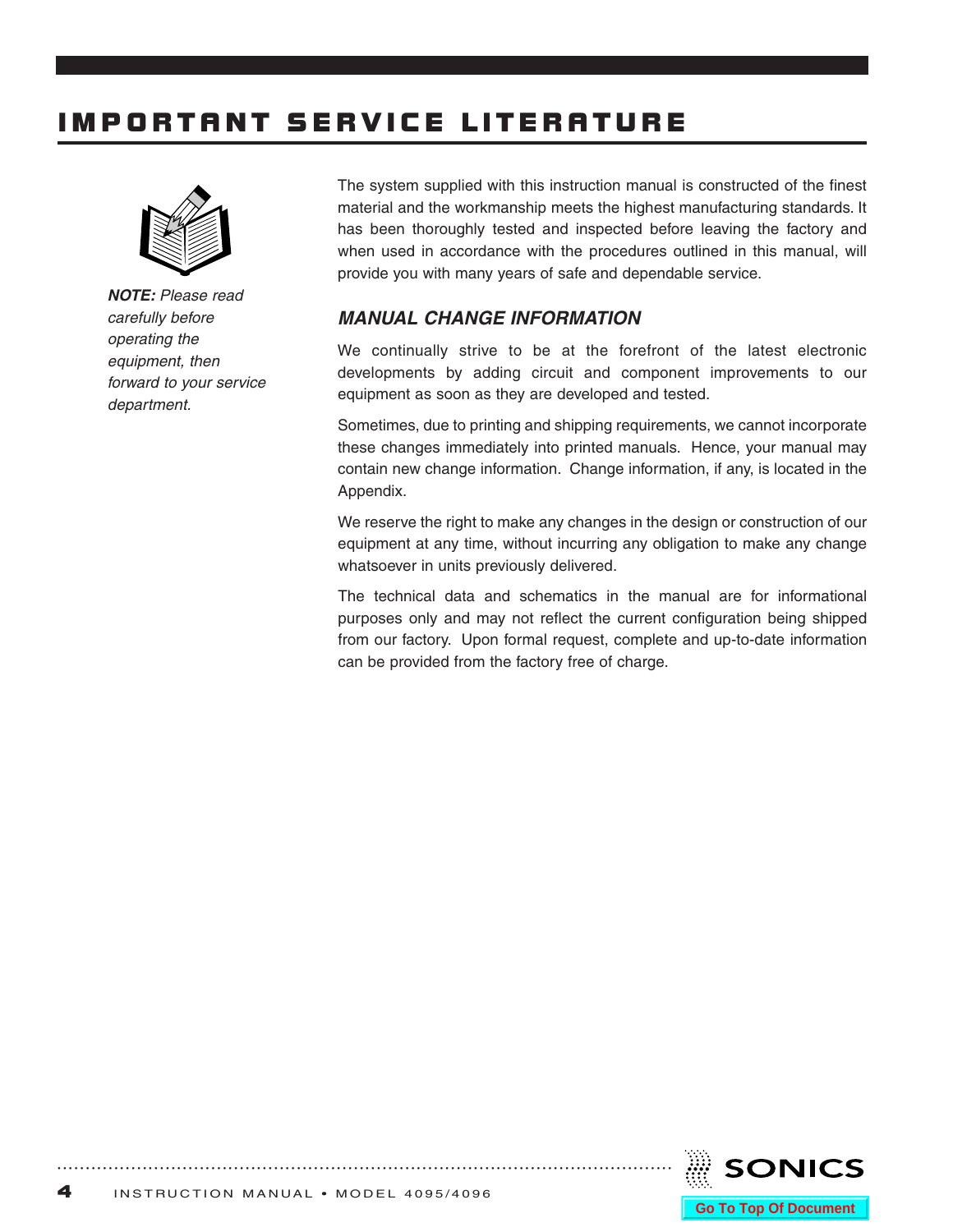# <span id="page-5-0"></span>U N P A CK IN G A N D I N S PE C TI O N



*NOTE: We recommend keeping all carton(s) and packing material in case it might be necessary to move the equipment, or to ship it for repair.*

Before unpacking the equipment, check the shipping carton for any visible damage. If you see any, be sure to follow the procedures described below under "Visible Loss or Damage." Otherwise, proceed to remove the equipment from the carton. Before disposing of any packing material, check it carefully for small parts. Then perform a visual inspection of the equipment to detect any evidence of damage which might have occurred during shipment. Check the following:

- 1. all components against the enclosed packing list,
- 2. all module plug-in units,
- 3. all wire plug-in connections.

The equipment was carefully packed and thoroughly inspected before leaving our factory. All units are tested and checked for problems prior to shipping. It is asked that when a problem does occur that all parts and components be inspected for damage (especially when the unit is not in working order when received). Responsibility for safe delivery was assumed by the carrier upon acceptance of the shipment. Claims for loss of damage sustained in transit must therefore be made upon the carrier, as follows:

### *VISIBLE LOSS OR DAMAGE*

Any external evidence of loss or damage must be noted on the freight bill or express receipt, and signed by the carrier's agent. Failure to adequately describe such external evidence of loss or damage may result in the carrier's refusal to honor a damage claim. The form required to file such a claim will be supplied by the carrier.

### *CONCEALED LOSS OR DAMAGE*

Concealed loss or damage means loss or damage which does not become apparent until the merchandise has been unpacked. The contents might have been damaged in transit due to rough handling even though the container may not show external damage. When the damage is discovered upon unpacking, make a written request for inspection by the carrier's agent within 48 hours of the delivery date. Then file a claim with the carrier since such damage is the carrier's responsibility. The form required to file such a claim will be supplied by the carrier. Do not destroy packing materials, or move material from one location to another before the carrier makes their inspection.

If the system or any unit is damaged, notify "Sonics." "Sonics" will arrange for repair or replacement of damaged equipment without waiting for the claim against the carrier to be settled, provided a new purchase order is issued to cover the repair or replacement costs. Should any damage, shortage or discrepancy exist, please notify us immediately.

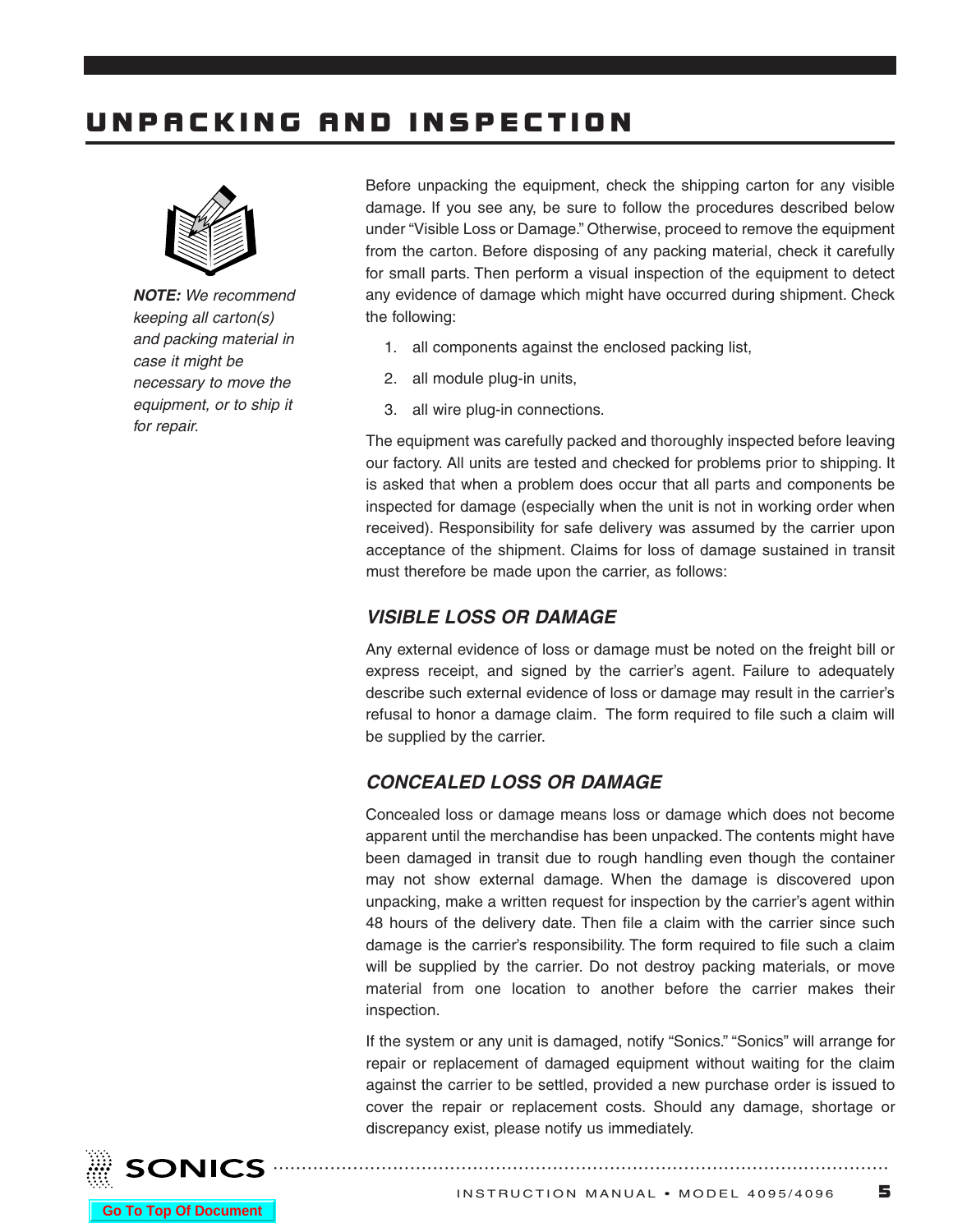# <span id="page-6-0"></span>IN TRODUCTION

The models 4095 and 4096 are 40 kHz precision pneumatic actuators used for ultrasonic plastics assembly. The 4095 is a tabletop version, whereas the 4096 can be mounted on a bridge or rigid structural member for use with automated systems. Either can be supplied with the following GX-Series power supplies:

- GXT . . . . . . . . Weld by digital time
- GXE . . . . . . . Weld by digital time and/or constant energy
- GXL . . . . . . . Weld by digital time, constant energy and/or distance<sup>\*</sup>

*\*Requires optional linear encoder.*

Both actuators are also compatible with E and F Series power supplies.

## OVERVIEW OF ULTRASONIC PLASTICS A S SE M B L Y

#### *WHAT IS ULTRASONICS?*

Ultrasonics refers to vibrational waves with a frequency above the human audible range which is usually above 18,000 cycles per second (Hz).

#### *PRINCIPLE OF ULTRASONIC ASSEMBLY*

The basic principle of ultrasonic assembly involves conversion of high frequency electrical energy to high frequency mechanical energy in the form of reciprocating vertical motion which, when applied to a thermoplastic, generates frictional heat at the plastic/plastic or plastic/metal interface. In ultrasonic welding, this frictional heat melts the plastic, allowing the two surfaces to fuse together; in ultrasonic staking or insertion, the controlled flow of molten plastic is used to capture or lock another material in place (staking) or encapsulate a metal insert (insertion).

#### *ULTRASONIC ASSEMBLY SYSTEMS*

"Sonics" ultrasonic assembly systems are generally composed of the following major elements: a power supply, converter, booster, horn, pneumatic press and holding fixture, as detailed in the diagram on the next page. A review of this diagram will help you understand the basic elements involved in the assembly process and their relation to each other.

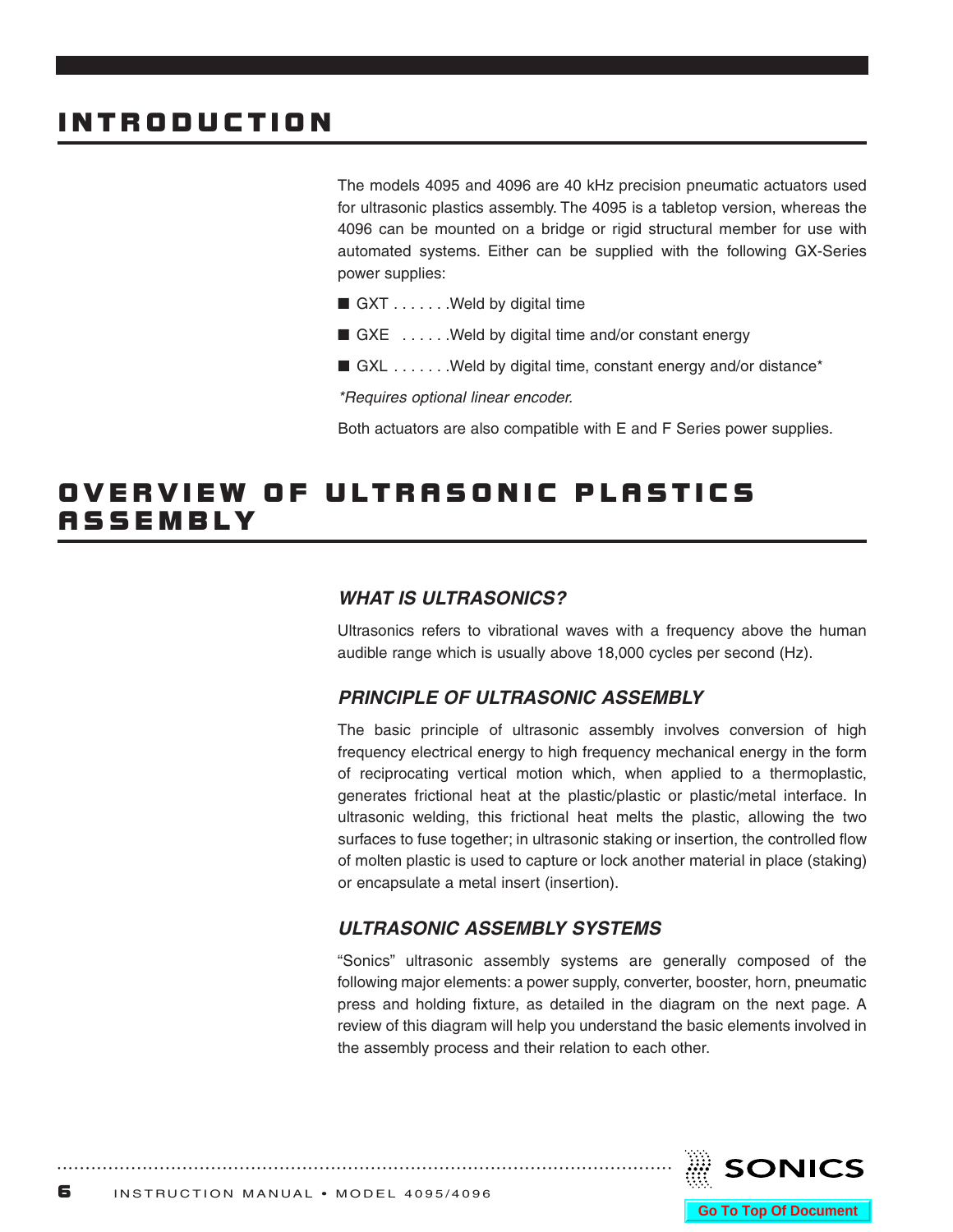



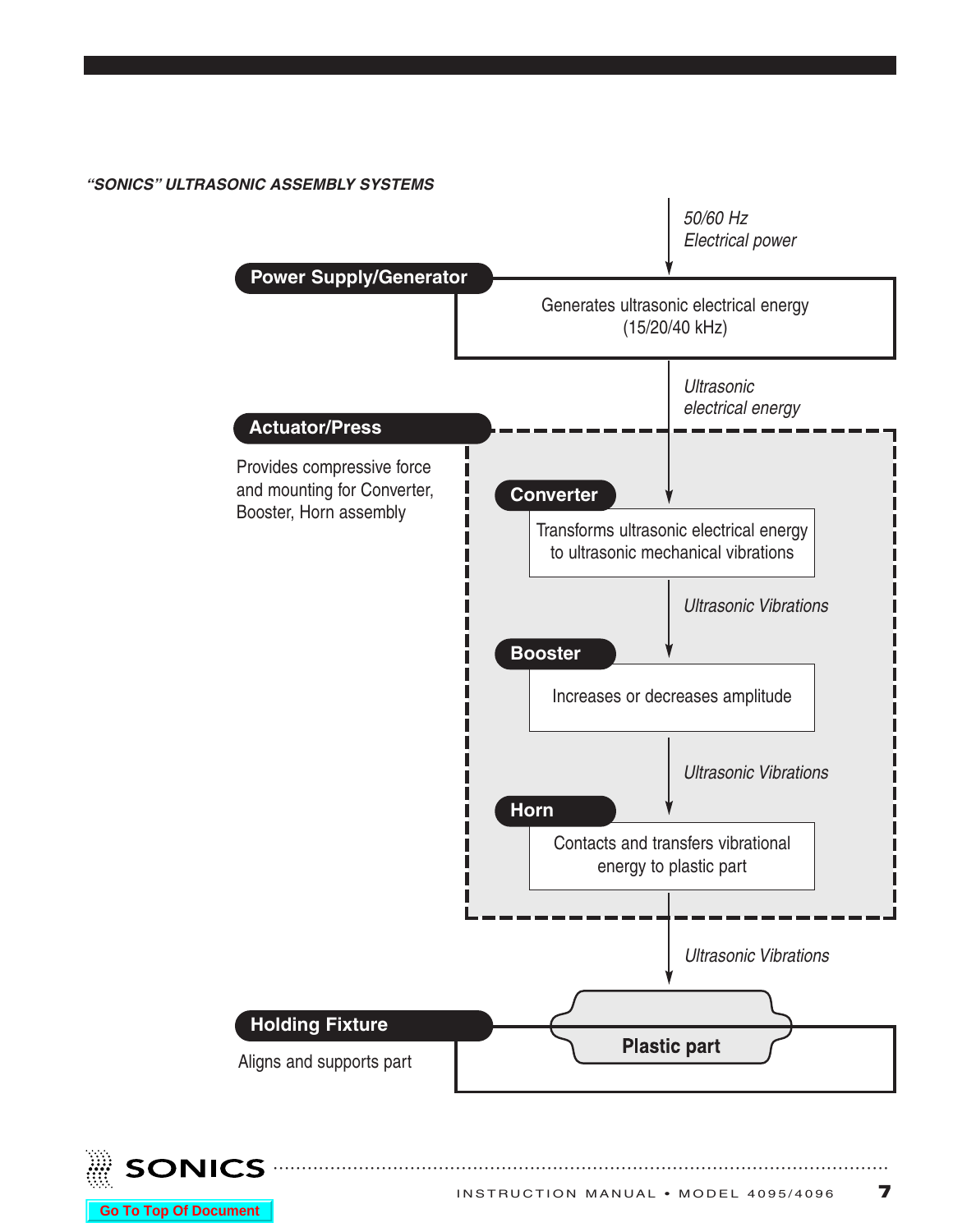# <span id="page-8-0"></span>GLOSSARY OF ULTRASONIC TERMS

*POWER SUPPLY/GENERATOR –* The solid state power supply converts standard 50/60 Hz electrical power to 15,000 Hz, 20,000 Hz, or 40,000 Hz (15/20/40 kHz) electrical energy.

*ACTUATOR/PRESS –* The pneumatic actuator provides compressive force and mounting for the converter, booster, and horn assembly. The tabletop press consists of a base assembly, column and actuator (head).

*CONVERTER –* The converter changes the high frequency electrical energy supplied by the power supply to high frequency mechanical vibrations.

*BOOSTER –* Successful ultrasonic welding often depends on having the right amplitude at the horn face. Often it is not possible to design a horn which has both the necessary shape and required gain (ratios of input amplitude to output amplitude). In such cases, a booster is placed between the converter and the horn to either increase or decrease the amplitude of the horn. In addition to changing/maintaining the amplitude, the booster provides support and alignment in the welding system. (See [page](#page-17-0) 18 for booster selection.)

*HORN –* The horn is a tuned component of the system which comes in contact with the parts to be assembled. The horn 1) transfers the ultrasonic vibrations produced from the converter to the parts being welded, and 2) applies necessary force to the assembly while the material resolidifies.

*HOLDING FIXTURE –* The holding fixture or nest assures proper alignment and support of the parts being assembled.





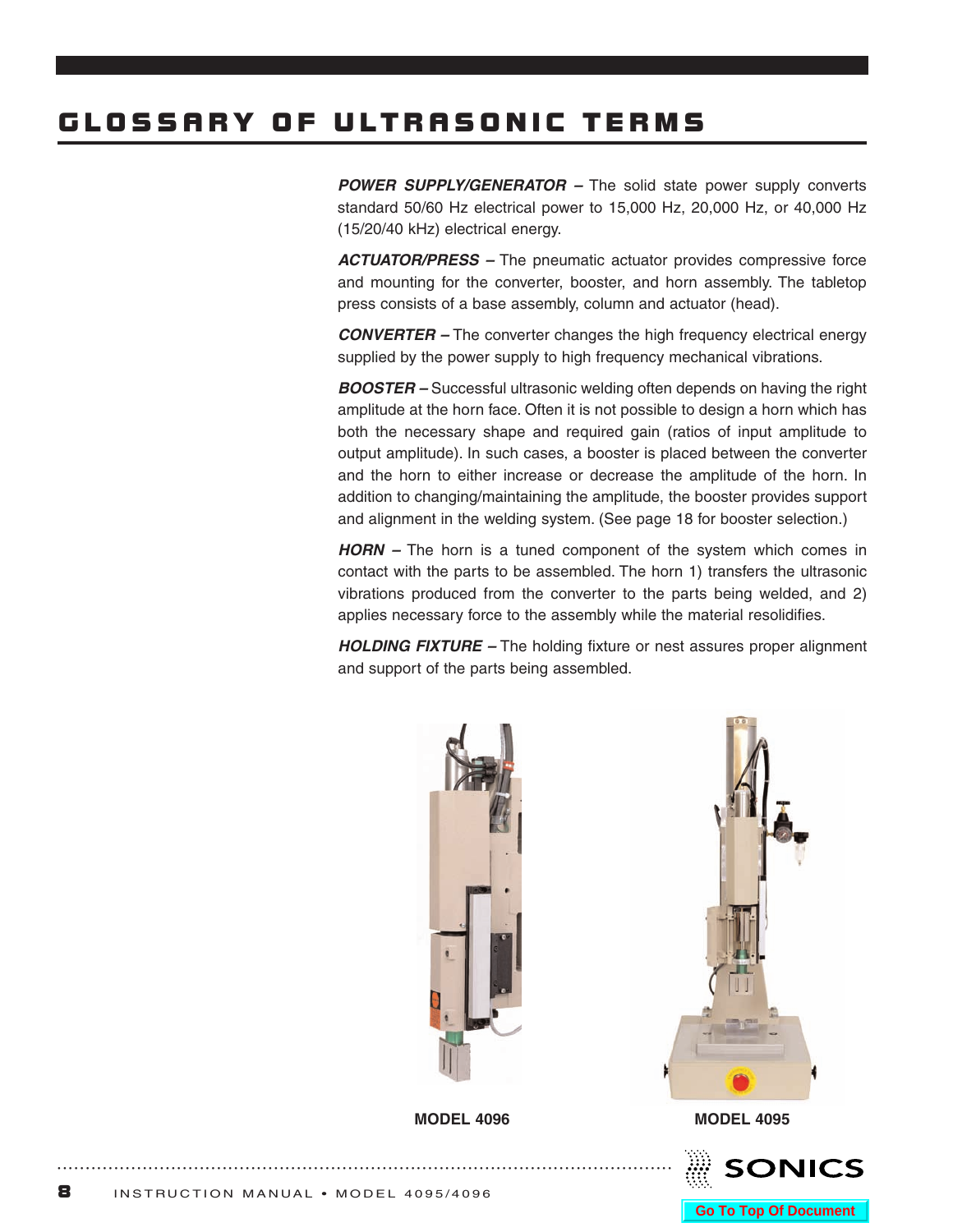# <span id="page-9-0"></span>**INSTALLATION**



*Do not connect the press to an air source supplied by a compressor lubricated with synthetic oils or oils containing phosphate esters or chlorinated hydrocarbons. This type of lubricant may cause the air filter to malfunction, and the plastic bowl to rupture.*

### *ELECTRICAL POWER*

The press is powered by the power supply. Consult your power supply instruction manual to determine power specifications.

### *AIR SUPPLY*

The press requires a source of dry, filtered (5 micron), oil-free, compressed air capable of supplying a constant line pressure of 85 psig. (586 kPa / 6 bar) at a minimum capacity of 2 CFM.

### *SETTING UP*

The press should be installed in a clear, uncluttered location that is free from excessive dirt, dust, corrosive fumes, and temperature and humidity extremes. The selected installation site should be near the electrical power and air supply sources and away from any equipment that generates abnormally high electrical transients. Observe the following additional instructions when installing the press:

- a. The press should be placed on a sturdy, level table or bench capable of supporting a minimum of 500 pounds (227 kg).
- b. Allow at least 6 inches (152.4mm) at the rear of the press for cable connections.

#### *KEY COMPONENTS*



*NOTE: If the power supply is to be run continuously, air cooling of the converter and horn is required. Use clean, dry compressed air filtered down to 5 microns (supplied to converter fitting).*



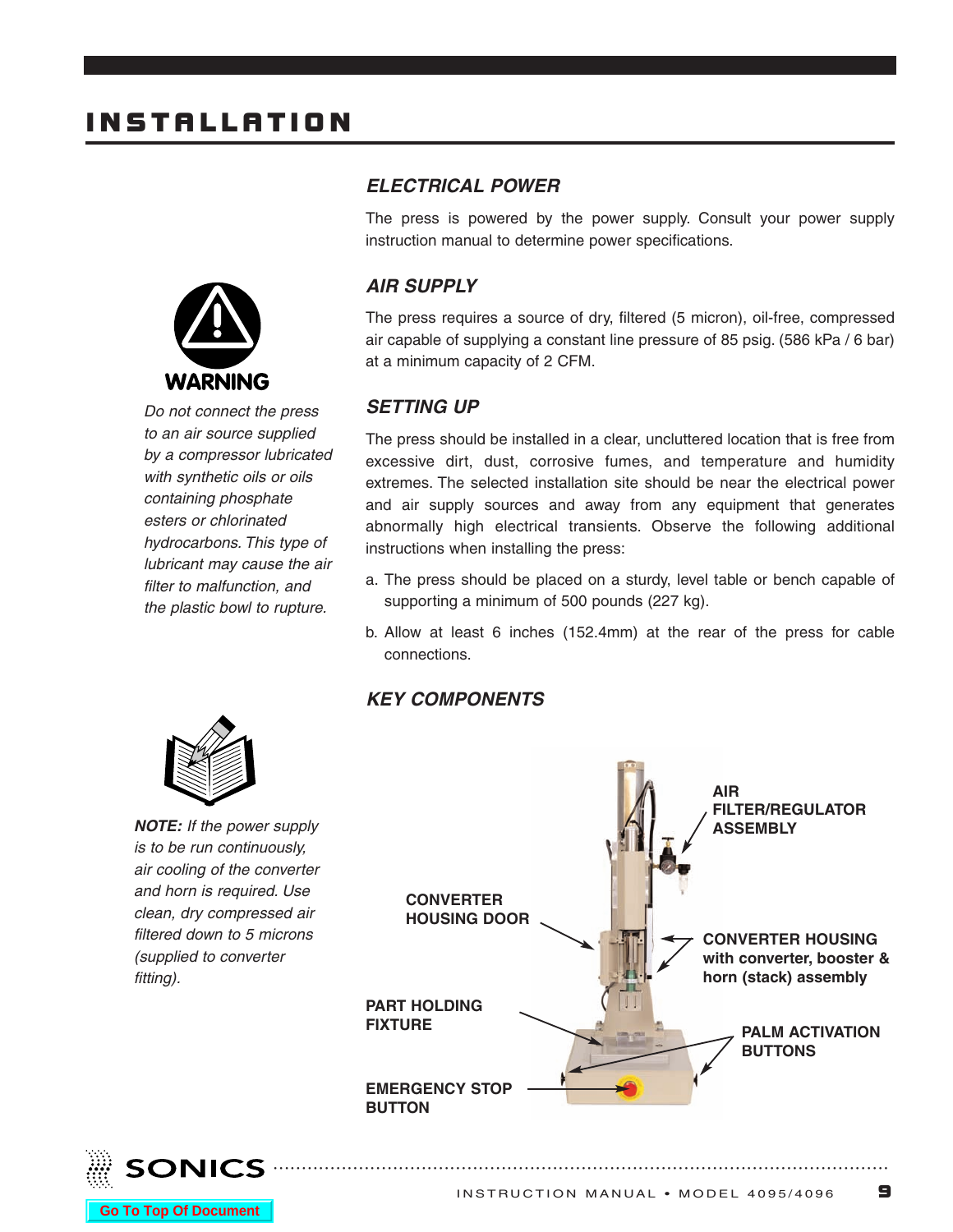<span id="page-10-0"></span>

*NOTE: Do not strain or kink the cables. When going around corners, allow as wide a bend as possible. Do not run the cables parallel to any power line within a distance of less than 1 foot (304.8mm).*

### *CONNECTIONS*

When making the initial connections, make sure all power is disconnected.

- 1. Connect the air supply source to the press air filter located at the right, rear of the press head, using a hose having a minimum inside diameter of 1/8 inch (6 mm).
- 2. Connect the RF and base (actuating) cables of the press (4095 only) to the power supply. (Consult your power supply instruction manual for details.)
- 3. Check with your electrician if you have any wiring questions.

### *OPTIONS*

A Linear Encoder is available as an option for the 4095 and 4096 models.The Linear Encoder allows distance-controlled welding in incremental and absolute modes.

The Linear Encoder is supplied with a 9-pin male connector that connects to a matching 9-pin female connector on the power supply (factory installed).



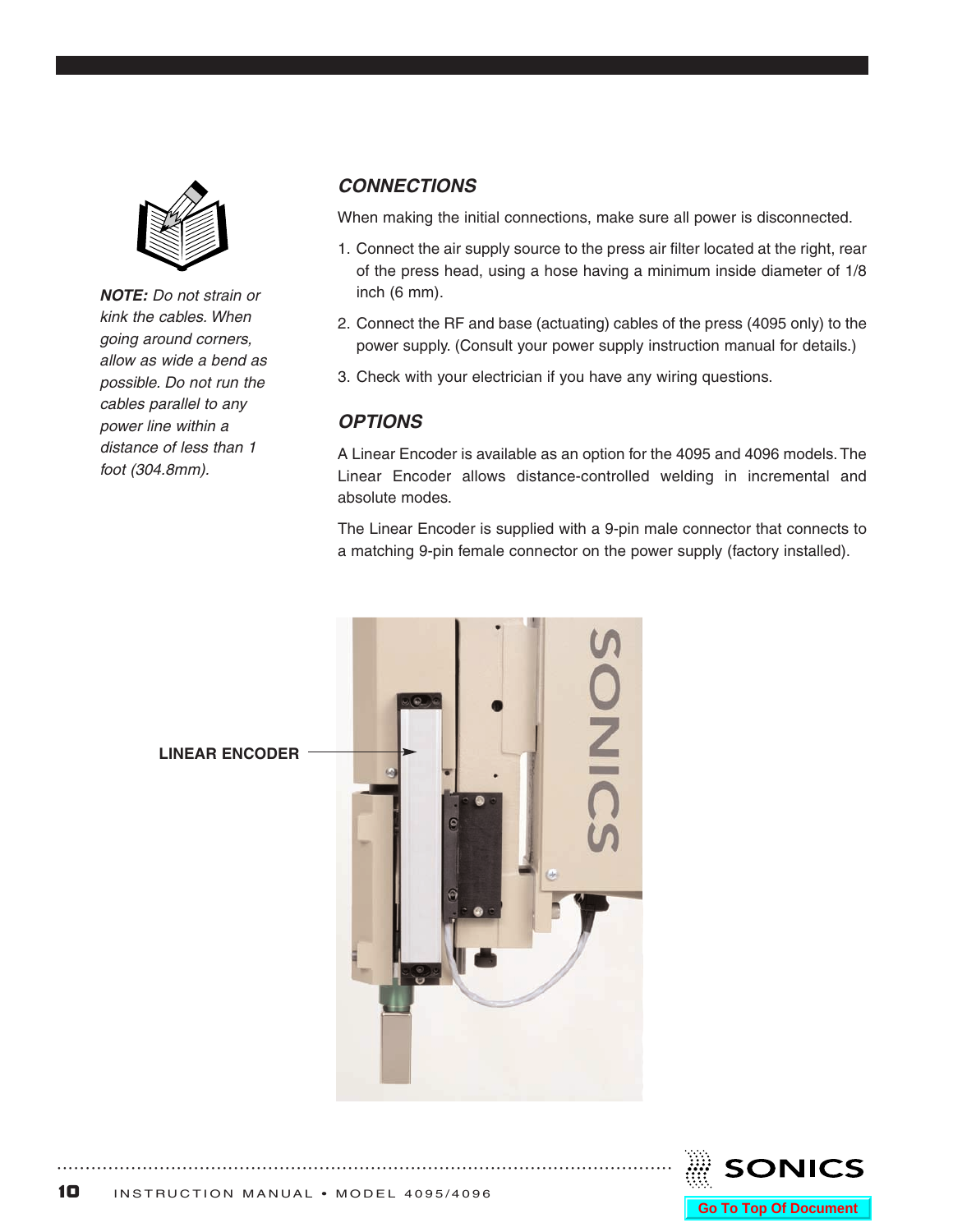# <span id="page-11-0"></span>INITIAL EQUIPMENT SETUP



*Never tighten the horn to the booster using the housing door as the upper wrench as this may cause damage to the booster and/or converter.*

### *ASSEMBLING AND MOUNTING CONVERTER, BOOSTER, AND HORN*

If the converter, booster, and horn are not already assembled, follow these instructions:

- 1. Clean the mating surfaces of the converter and booster, as well as the threaded stud and hole. Check that the stud is tight (see recommended torque requirements on [page](#page-12-0) 12).
- 2. Hand assemble the converter and booster together. Using open-ended wrenches as shown below, tighten until snug.Then, using a torque wrench, tighten to 25-35 foot-lbs.(34-47 newton-meters). **Do not force or overtighten.**



3. Clean the mating surfaces of the booster and horn, as well as the threaded stud and hole. Check that the stud is tight. (See recommended torque

requirements on next page.)

4. Hand assemble the horn to the booster. Using open-ended wrenches as shown below, tighten securely. Then, using a torque wrench, tighten to 25- 35 foot-lbs. (34-47 newton-meters). **Do not overtighten.**



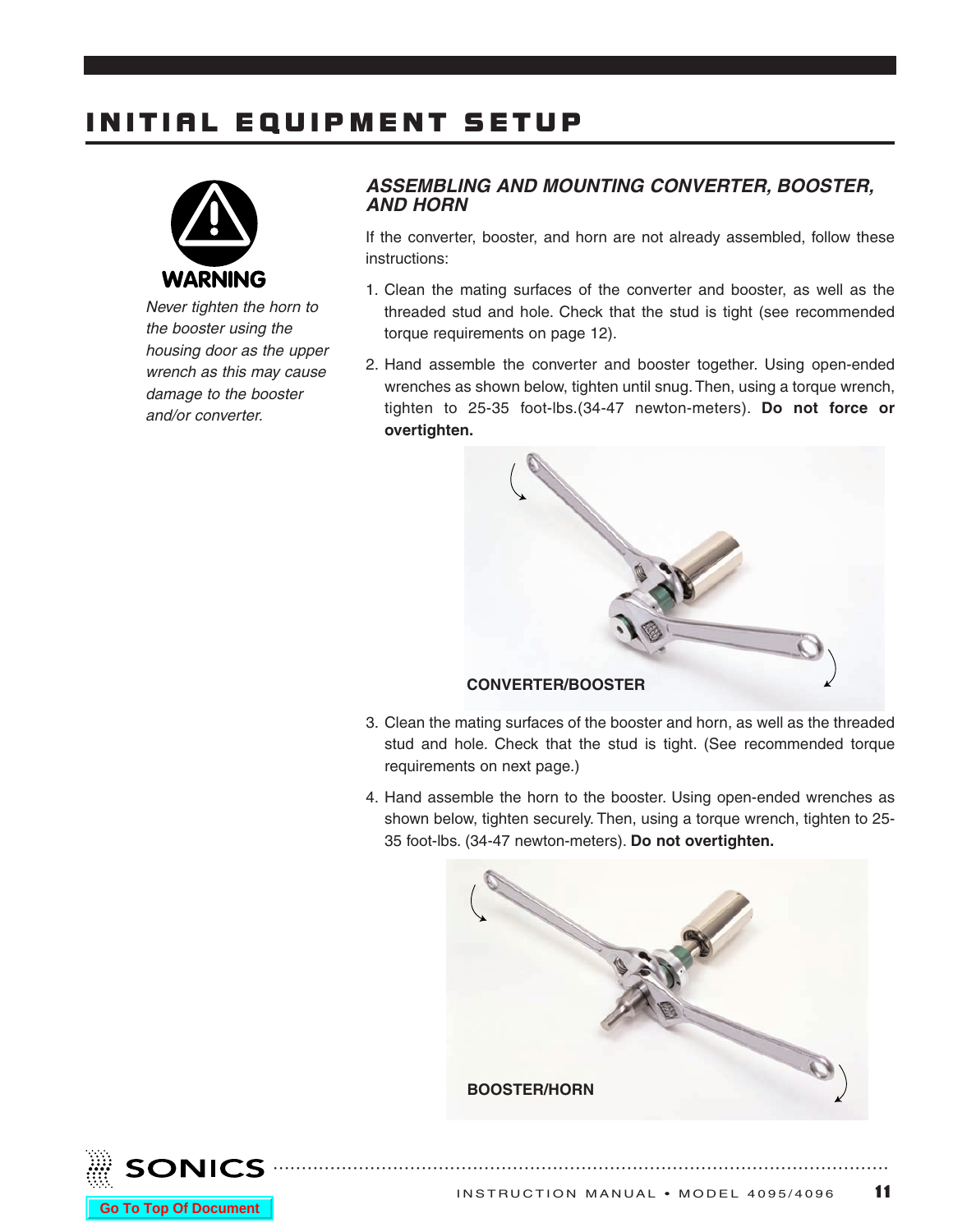<span id="page-12-0"></span>

*NOTE: When performing any of the operations described on this page and [pages](#page-13-0) 13 and [14,](#page-14-0) DO NOT turn on the power supply.*

- 5. Using the 3/16" (4.7 mm) T-handle wrench provided, loosen (turn counterclockwise) the two cap screws screws on the hinged converter housing and open the door.
- 6. Place the converter / booster / horn assembly in the housing with the horn facing down. Fit the male brass button connector on the top of converter into the female brass connector in the bottom of the interior housing, and gently push the assembly up and in so that the booster mounting ring rests on the lower support ridge.

**CONVERTER / BOOSTER HORN ASSEMBLY**





*Never tighten the horn to the booster using the housing door as the upper wrench as this may cause damage to the booster and/or converter.*



*NOTE: If you do not close the housing door once the assembly is in place, the assembly can fall out.*

7. Close the converter housing door and tighten (turn clockwise) the two socket head cap screws just until they are snug. Do not tighten the horn to the booster using the door as the upper wrench. Hand-forcing the horn on and off in this manner can twist wires and cause a failure. If the horn is not in the correct position to make contact with your material, re-position the converter.

### *RECOMMENDED TORQUE REQUIREMENTS*

| <b>Component</b>    | Foot-Lbs. | <b>Newton-Meters</b> |
|---------------------|-----------|----------------------|
| Converter / Booster | $25 - 35$ | 34-47                |
| Booster / Horn      | $25 - 35$ | 34-47                |
| Stud                | 45        | 61                   |
| 「ips                | $25 - 35$ | $34 - 47$            |

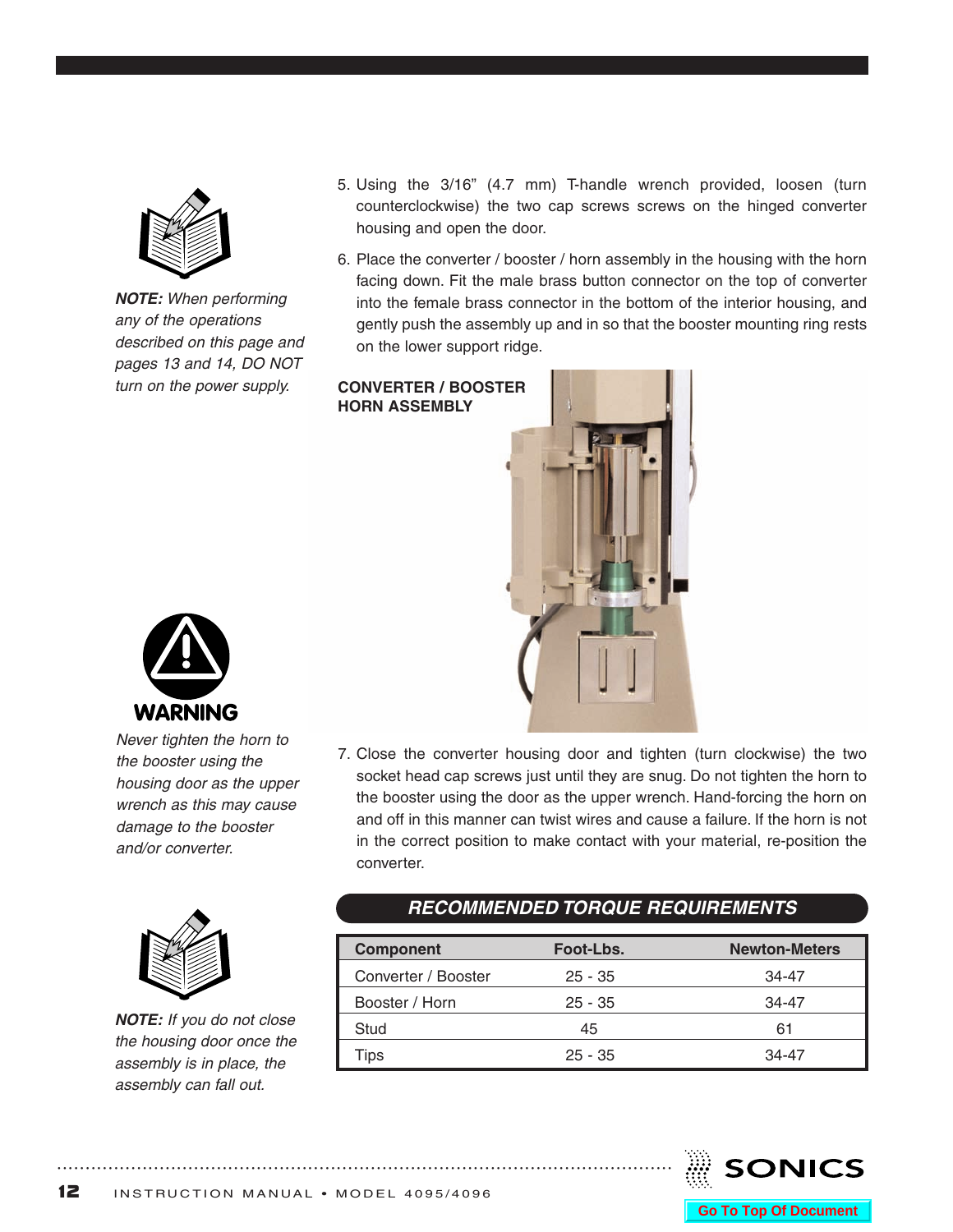<span id="page-13-0"></span>

*Support the head before releasing the column clamps so that it cannot crash down or fly up. Ignoring this warning might result in injury and/or damage to the equipment and part being welded.*

### *HORN AND FIXTURE ALIGNMENT*

For maximum productivity, the clearance between the horn and the part should be at a minimum. However, adequate clearance should be provided to enable easy loading and unloading of the part from the holding fixture. (The maximum stroke distance is 3-1/2".) Ensure that the horn does not contact the part when the head is close to the limit of its down travel distance. Otherwise, the horn may not have sufficient distance to travel downwards to achieve a full depth of weld. Set welding height as described below:

- 1. Position the holding fixture loosely on the base plate using 3/8-16 screws.
- 2. Place the part to be welded in the fixture.





*When the air pressure is decreased, the converter housing can drop down to its limit, so be sure to either support it or remove anything in its path.*

- 3. Before loosening the column clamps, hold onto the head assembly firmly as it can rise upwards rapidly once the clamps are released. While holding the head assembly, loosen the two column clamps (counterclockwise) and move the head up or down as required. Then tighten the column clamps.
- 4. Set the air pressure to zero by turning the PRESSURE regulator knob (located at the top of air filter/regulator assembly) fully counterclockwise.
- 5. Loosen the column clamps once again and manually lower the head until the horn contacts the part. Tighten the clamps.
- 6. Loosen the cap screws on the converter housing door and gently rotate the head and horn as required to ensure proper horn-to-part alignment.

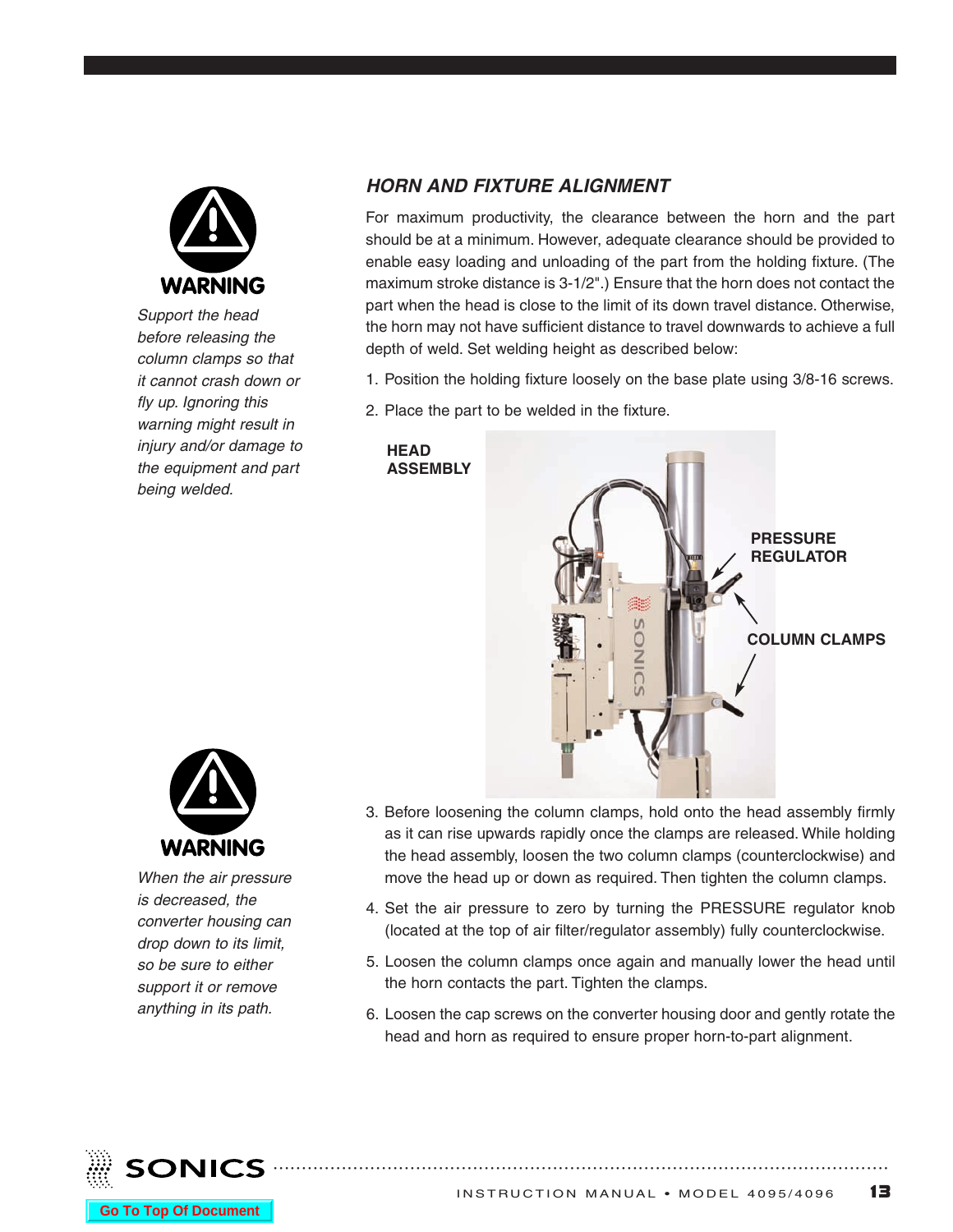- <span id="page-14-0"></span>7. Lock the two column clamps, tighten the converter housing door screws, and then tighten the fixture on the base plate.
- 8. Check for proper mating of fixture, parts, and horn. If the horn and part are not in parallel contact, shim the fixture or adjust leveling screws as required.
- 9. Set the PRESSURE regulator to a reading of 20 psig (140 kPa/1.4 bar) on the pressure gauge. (Turn the PRESSURE knob clockwise.)
- 10. To check that the horn and parts are properly aligned, the horn needs to be lowered. Read through the Operation instructions on the next page, and then proceed to lower the horn as detailed. If the horn and parts are not sufficiently aligned, then repeat steps 4 through 8 on the preceding page. However, if you are working with small, delicate parts, then fine adjustments can be made using the positive stop adjustment knob as explained below.

#### *POSITIVE STOP ADJUSTMENT*

The positive stop is set to limit the downward travel of the horn to approximately 75%. Readjustments may be required. Coarse adjustment of the clearance between the face of the horn and part should be made using the elevation control. Fine adjustment should be made using the positive stop.



The positive stop adjustment knob is located offset from the converter housing. Turning the knob clockwise will decrease downward travel distance. Turning the knob counterclockwise will increase the downward travel distance. A set screw located on the left side of the housing locks the positive stop adjustment in place. Use a 3/32 Allen wrench to lock and unlock this set screw.



**Go To Top Of Document**



*NOTE: For maximum safety and productivity, adjust the clearance between the horn and the part to a minimum that will still allow ease of loading and unloading.*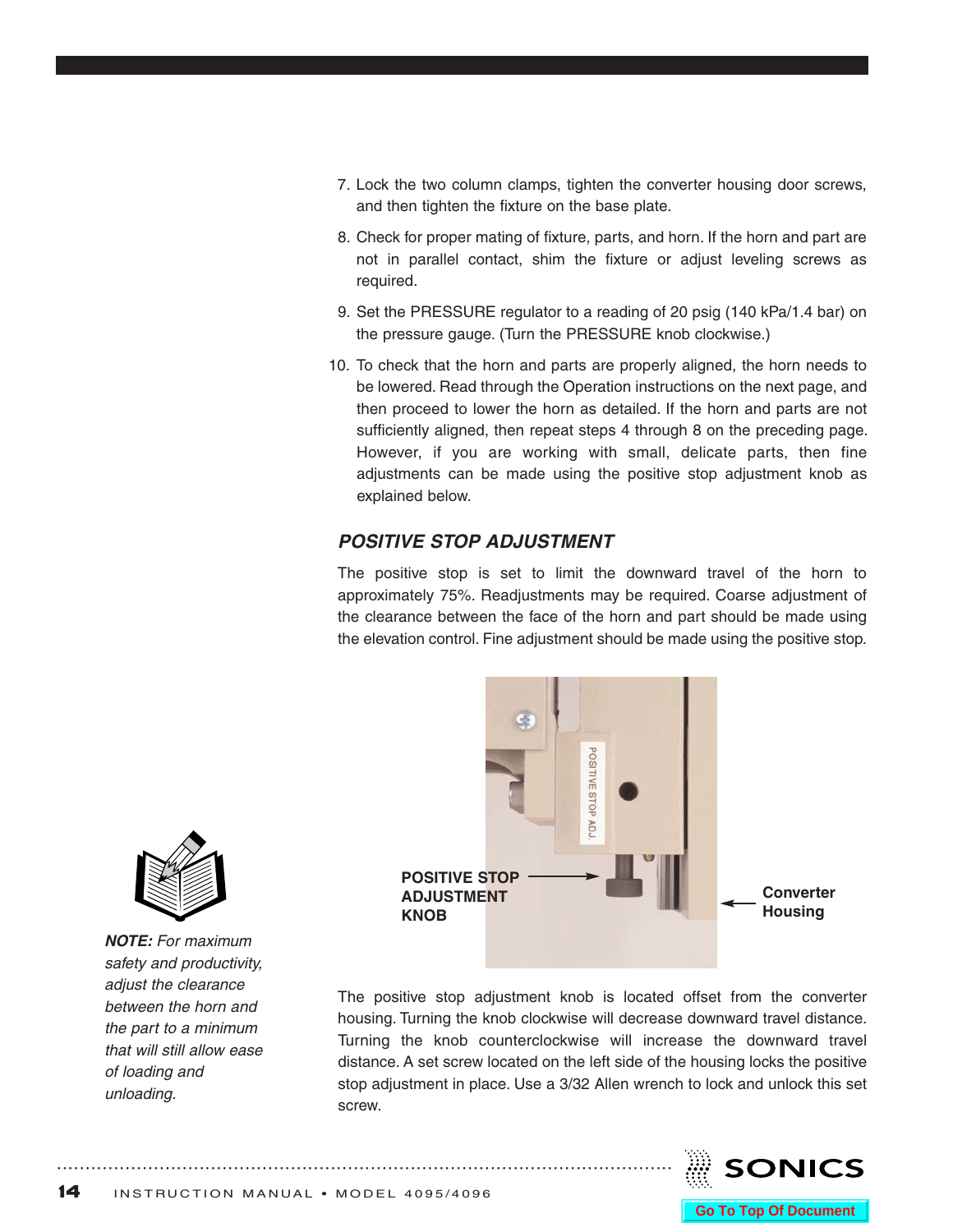# <span id="page-15-0"></span>OP E R A T ION



*The equipment has safety devices that require both hands to be on the palm buttons until the horn contacts the workpiece. Do not defeat or modify these safety devices.*



*NOTE: Power supply cannot be shut off once the weld cycle has started. Termination of cycle can only be achieved by using the EMERGENCY STOP button.*



*Do not use with a footswitch unless alternate means of pinch-point protection is provided.*

### *ACTUATION*

The 4095 press is equipped with two maintained anti-repeat (non-tie-down) palm buttons, one located on the left and one on the right side of the base of the press. Both palm buttons must be pressed simultaneously to activate the press to cycle the welder. To operate the press, follow these simple steps:

- 1. Depress both black palm buttons simultaneously.
- 2. Once the horn comes in contact with the part and the ultrasonics are activated, release the palm buttons. If you release the buttons before contact is made, the head will immediately return to its "home" position.

The operation of the 4096 actuator is controlled by the automated system. A four-wire actuation cable is provided which ties into the output side of a PLC, or other system controlling device. Momentary two wire closure from a dry source will initiate the welder's cycle. For more information, refer to the power supply manual and the included wiring diagrams.

### *EMERGENCY STOP*

To abort the 4095 press during welding, simply press the red EMERGENCY STOP button located at the front center of the press base.

Once the EMERGENCY STOP button has been depressed, the head will retract and return to its "home" position, remaining there until the button is released. Simply rotate the EMERGENCY STOP button to the right 1/4 turn to release the press for further operation.

For the 4095 actuator, a four-wire actuation cable contains two normally closed wires which control the emergency stop function. For more information, refer to the power supply manual and the included wiring diagrams.

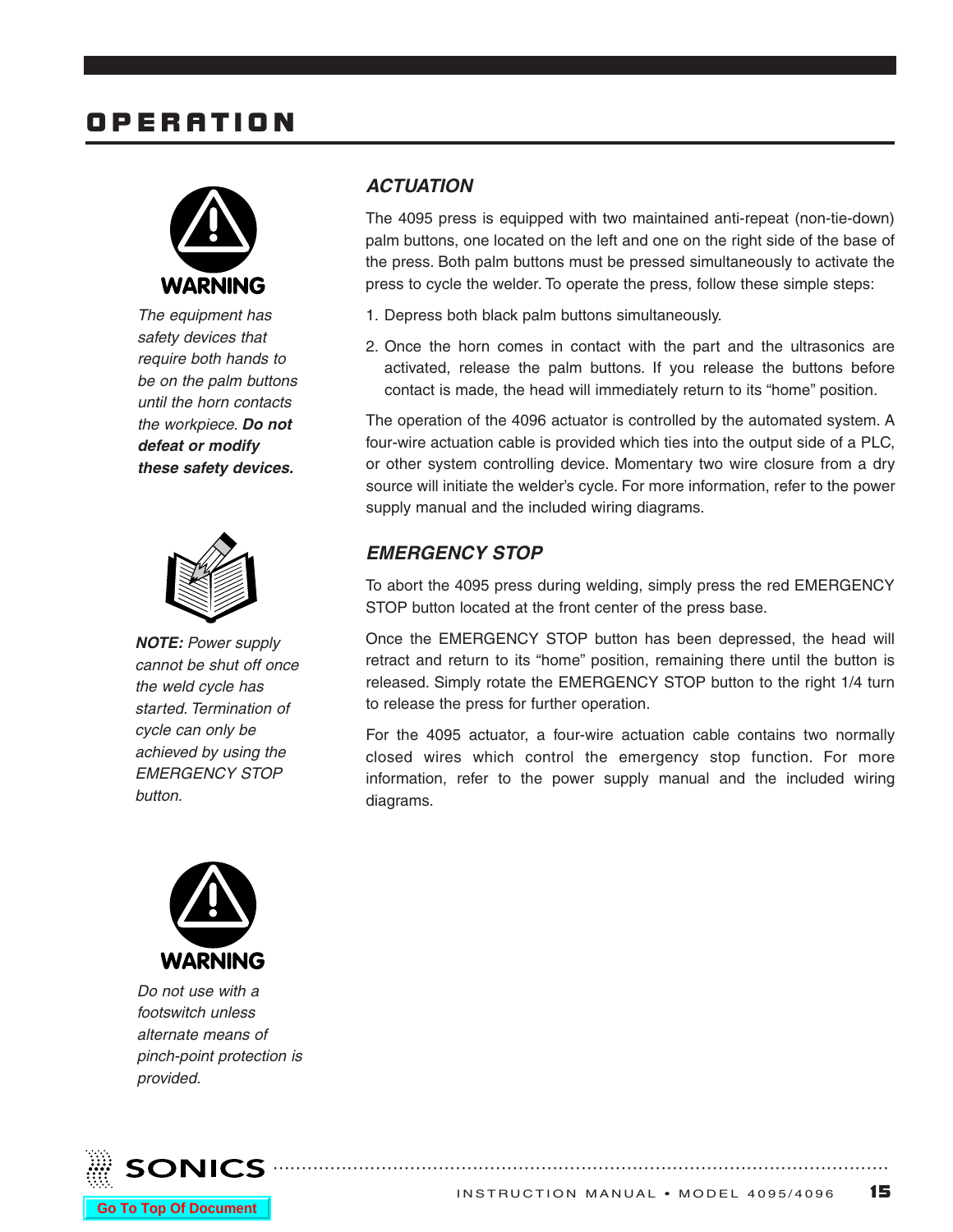# <span id="page-16-0"></span>**FINE ADJUSTMENTS**

#### *PRESSURE SWITCH ADJUSTMENT*

For systems mounted in the normal vertical position with downward travel, no adjustment should be necessary. The minimum trigger pressure is factory set at 4-7 psig.

However, if the minimum trigger pressure requires recalibration or readjustment, observe the following procedure:

- 1. Maintain air pressure and unplug the power supply from the electrical source.
- 2. Remove the four screws holding the five-sided cover.
- 3. Loosen the jam nut holding the 8-32 cap screw in place.
- 4. Rotate the cap screw counter-clockwise (up) until the Pressure Switch closes.



- 5. Next rotate the cap screw clockwise (down) until the Pressure Switch opens.
- 6. Rotate cap screw clockwise (down) 1/4 turn past the Pressure Switch open position.
- 7. Tighten the jam nut to lock cap screw in position.
- 8. Replace the cover and four screws.
- 9. Plug the power supply into the electrical source.
- 10. Cycle the welder.

**• • • • • • • • • • • • • • • • • • • • • • • • • • • • • • • • • • • • • • • • • • • • • • • • • • • • • • • • • • • • • • • • • • • • • • • • • • • • • • • • • • • • • • • • • • • • • • • • • • • • • • • • • • • •**

The press is now set to trigger at the minimum trigger pressure of 4-7 psig.

A press actuating in an upward or horizontal direction should be set to trigger at a minimum of 8-10 psig. Lower values may affect trigger performance where false triggering may be observed.

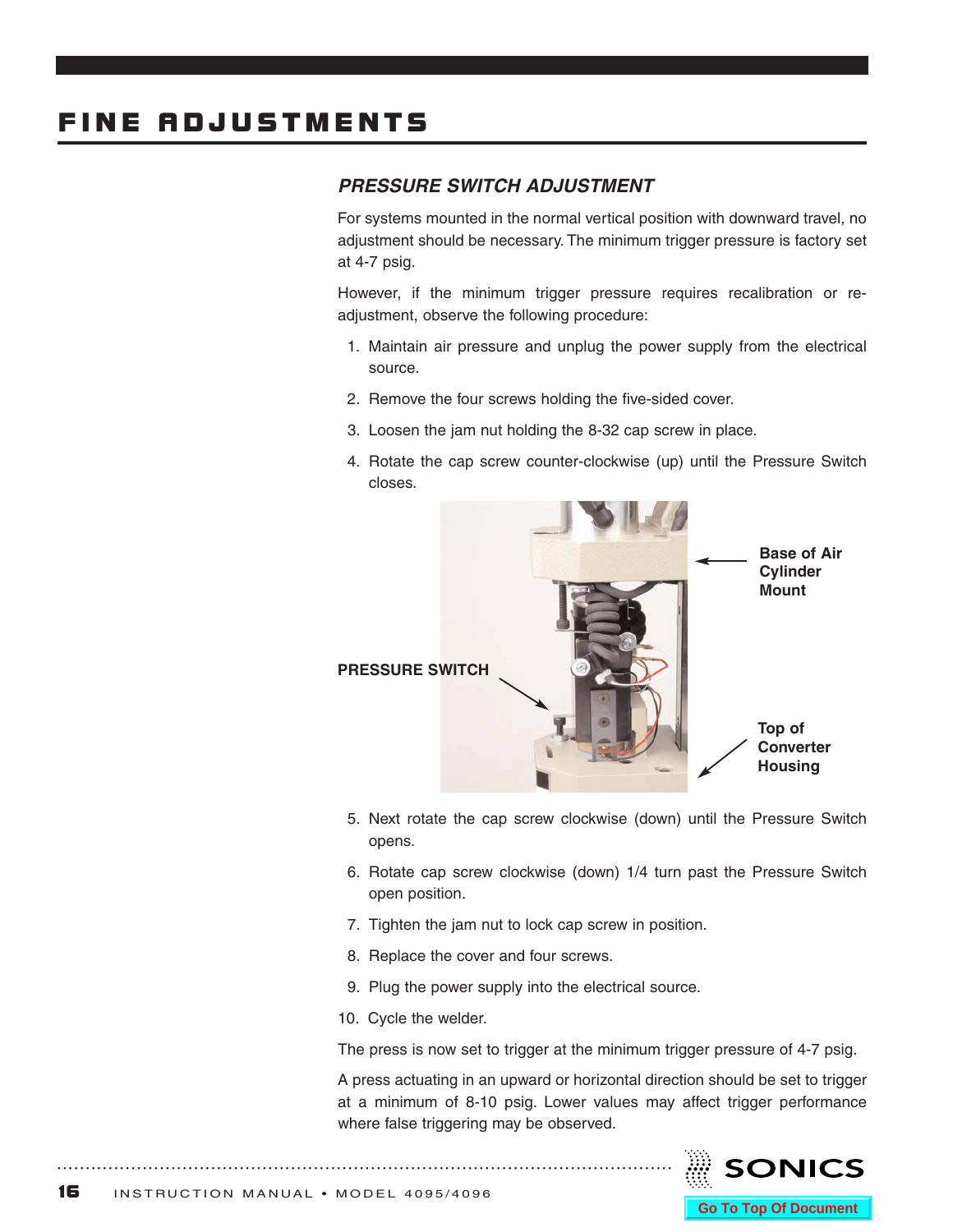# <span id="page-17-0"></span>**FINE ADJUSTMENTS**

### *UPPER LIMIT SWITCH*

The optional Upper Limit Switch is used as a safety interlock in automation to prevent the movement of material handling equipment (indexing) when the horn is down. It also initiates the movement of material handling equipment when the horn is up.



The Upper Limit Switch is factory set and should be suitable for all applications. If for some reason you need to readjust it, observe the following procedure:

- 1. Maintain air pressure and unplug the power supply from the electrical source.
- 2. Remove the four screws holding the five-sided cover.
- 3. Loosen the jam nut holding the 8-32 cap screw in place.
- 4. Rotate the cap screw counter-clockwise (down) until the Upper Limit Switch closes.
- 5. Tighten the jam nut to lock cap screw in position.
- 6. Replace the cover and four screws.

The Upper Limit Switch is now set.

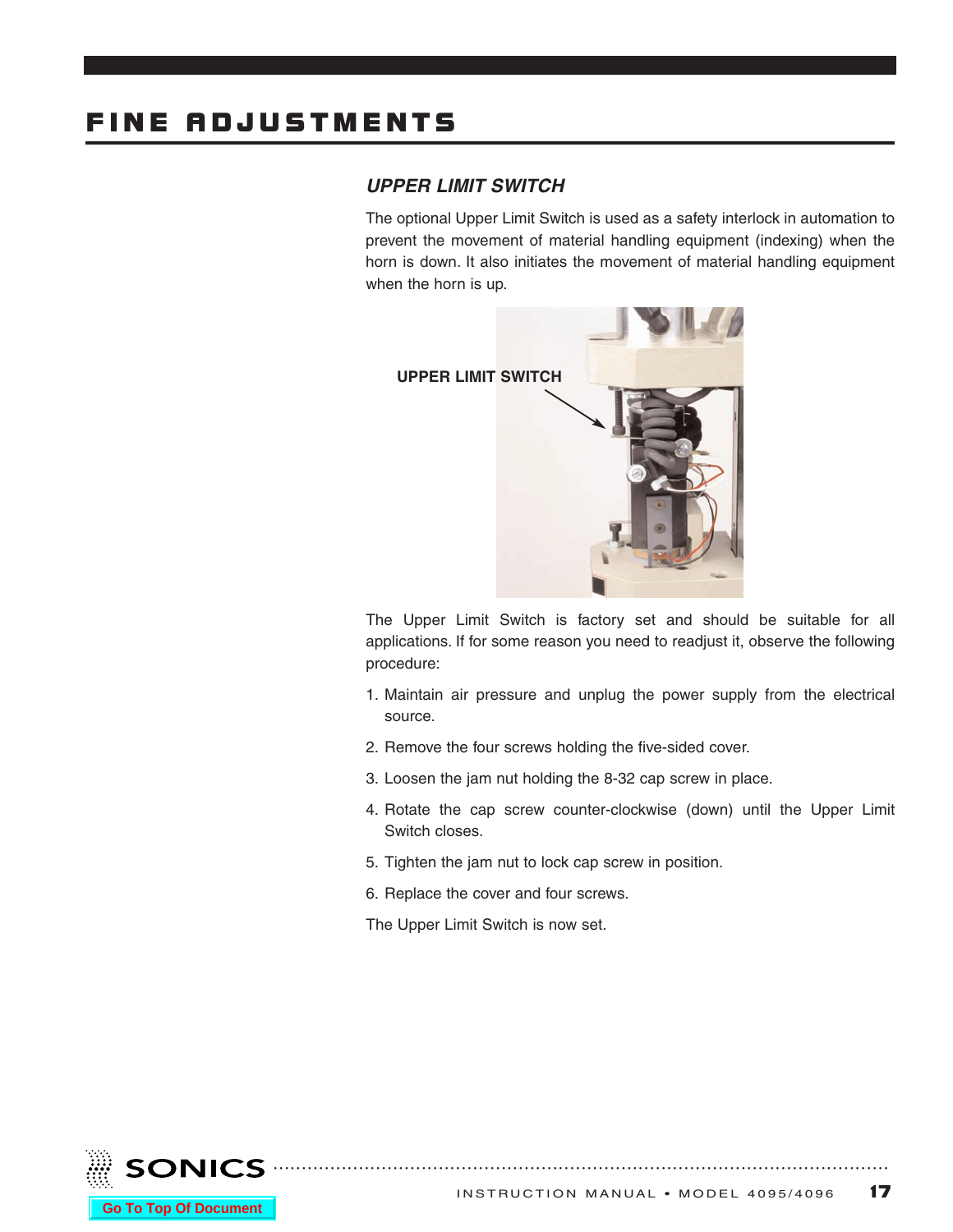<span id="page-18-0"></span>

*NOTE: Consult the Applications Manual or call our Applications Lab for proper booster selection.*

### *BOOSTER SELECTION*

The first step in optimizing welding conditions is to select a booster which will provide the necessary amplitude. For parts one inch (25.4mm) in diameter or greater, start with a moderately high amplitude booster such as a gold. For smaller parts, start with a green booster. Determine optimum amplitude by welding a few parts, and repeat the procedure with boosters giving higher or lower amplitude. If there appears to be little or no difference, use the booster giving the highest amplitude.

Six standard boosters, color coded or engraved for ease of identification, are available either to increase or decrease the amplitude.



*High gain boosters, such as silver and black in combination with high gain horns can result in the horn cracking or failing.*

| <b>BOOSTER</b> |                 |      |                         |  |
|----------------|-----------------|------|-------------------------|--|
| <b>Color</b>   | Part No.        | Gain | <b>Amplitude Effect</b> |  |
| <b>Black</b>   | BHN23TBK        | 2.50 | Increase                |  |
| Silver         | <b>BHN23TSI</b> | 2.00 | Increase                |  |
| Gold           | BHN23GD         | 1.50 | Increase                |  |
| <b>Brown</b>   | BHN23BR         | 1.25 | Increase                |  |
| Green          | BHN23GR         |      | No Change               |  |
| Purple         | BHN23PU         | 0.75 | Decrease                |  |

#### *PRESSURE*

**• • • • • • • • • • • • • • • • • • • • • • • • • • • • • • • • • • • • • • • • • • • • • • • • • • • • • • • • • • • • • • • • • • • • • • • • • • • • • • • • • • • • • • • • • • • • • • • • • • • • • • • • • • • •**

During the welding process, sufficient pressure should be applied to the part so that the mating surfaces contact each other. If the pressure is too low, the process will run inefficiently causing unnecessarily long weld time cycles, marking of the parts or poor welding. If the pressure is too high, the horn may stop vibrating, the part(s) might fracture, or the power supply might overload.

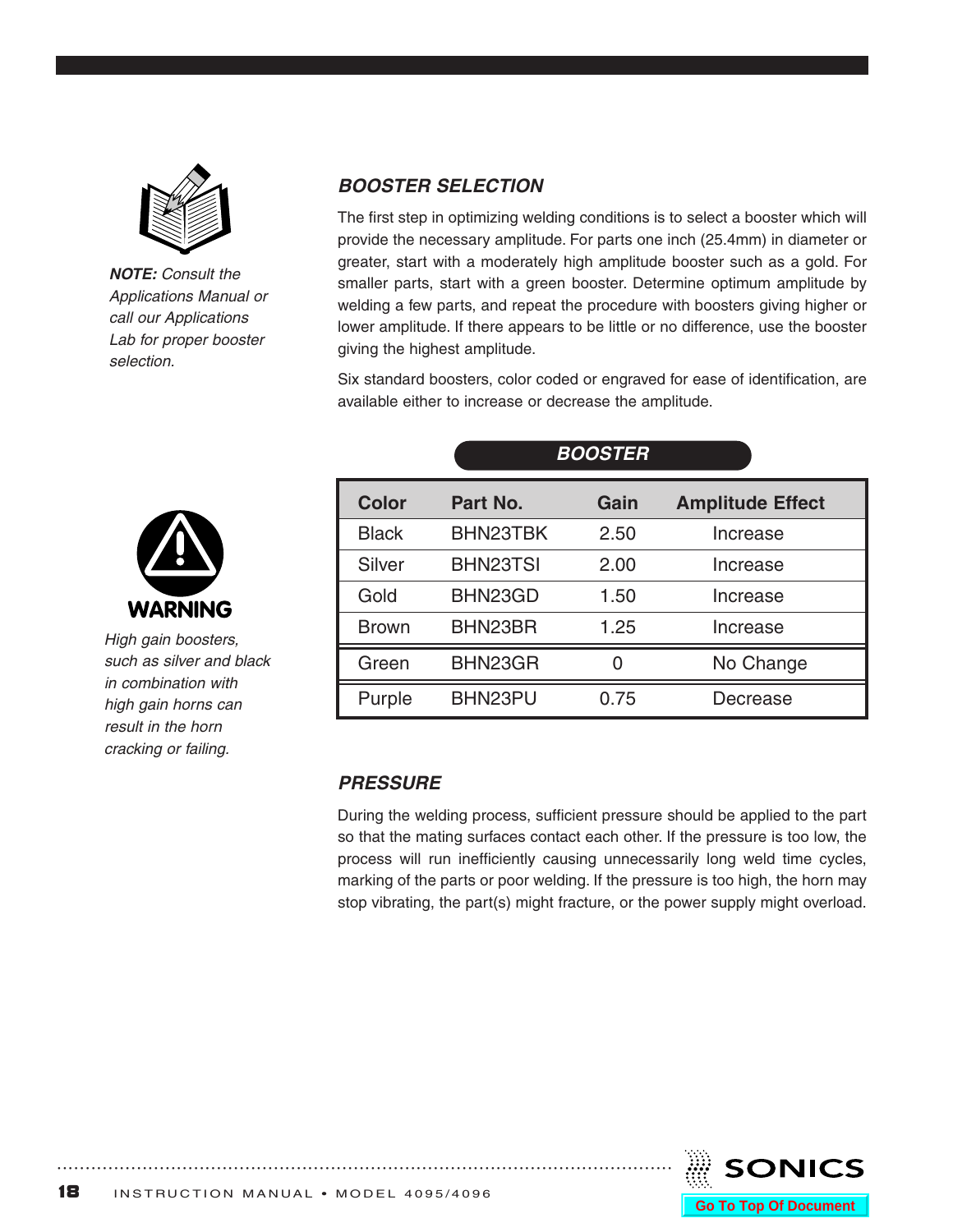<span id="page-19-0"></span>

*Excessive velocity may be unnecessary and harmful to the system.*

### *STROKE SPEED ADJUSTMENT*

The velocity at which the horn descends and returns can be adjusted via the speed controls. These controls are factory adjusted for average operating conditions and should not require further adjustment. However, if a minor adjustment is necessary, adjust in small degrees. Turn clockwise to slow the extend speed, and counterclockwise to increase the return speed.

The speed controls are 2 small threaded screws located at the top of the press and behind the air cylinder as shown below.

The top screw controls the extend speed – turn it clockwise to slow the speed, counterclockwise to increase the speed. The bottom screw controls the return speed – turn it clockwise to slow the speed, counterclockwise to increase speed.



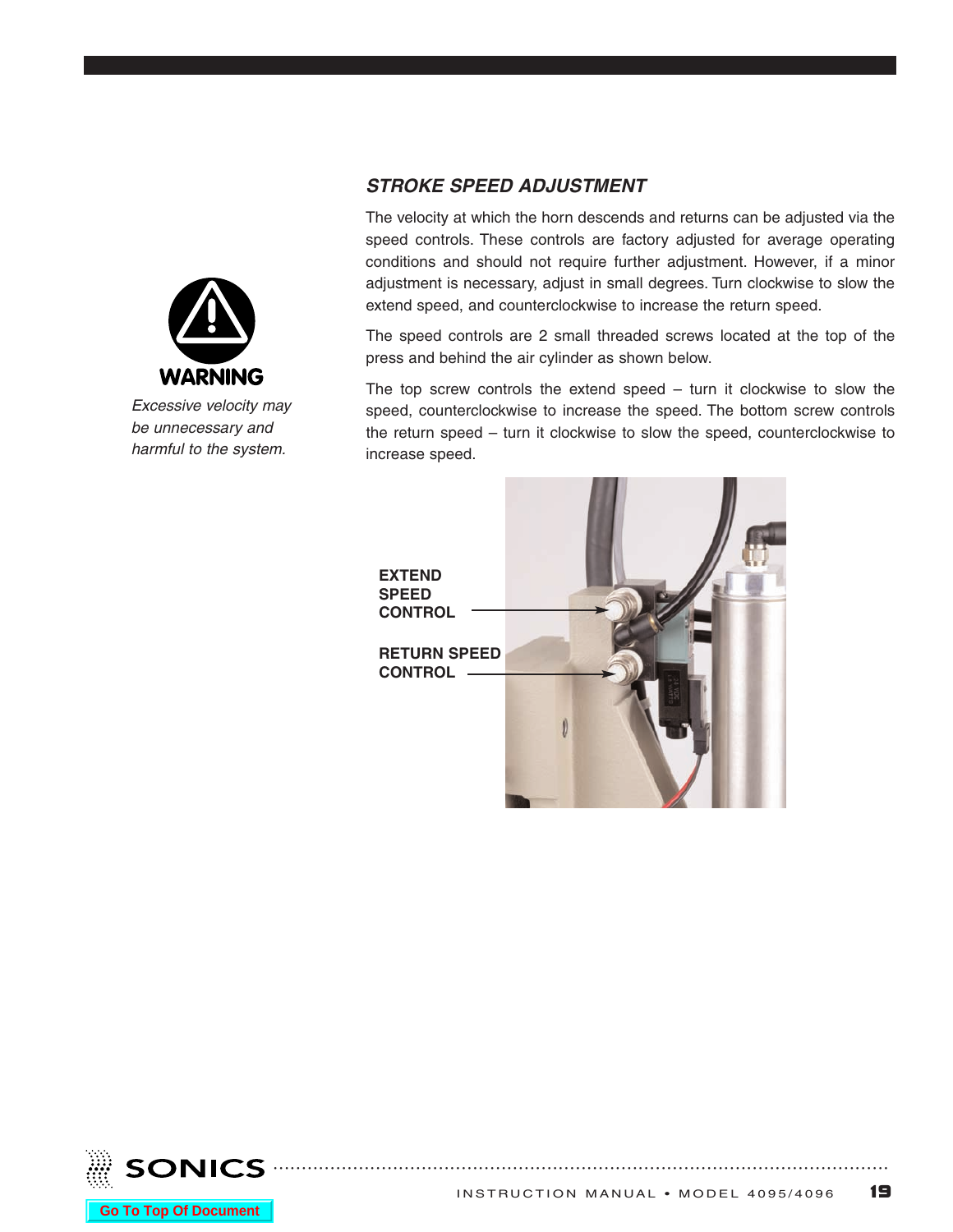<span id="page-20-0"></span>

*NOTE: Contact between the booster and horn should be parallel. When encountering symptoms such as loud noises or tuning difficulties, examine the booster / horn interfaces for parallelism, corrosion, galling or foreign deposits. Also check the tightness of the stud.*



*DO NOT use anything coarser than 400 grit emery cloth.*



*NOTE: Machining of booster / horn may alter the ability to tune the component to the system. System inoperation may occur.*

### *RE-ESTABLISHING PROPER BOOSTER / HORN INTERFACES*

To re-establish proper interfaces, follow these instructions:

- 1. Using open-ended wrenches, separate the booster from the horn. Clean each item and then examine interfaces for irregularities (scoring).
- 2. If irregularities are present, remove the stud.
- 3. Tape a sheet of 400 grit emery cloth to a smooth, flat surface. (Do not use coarser than 400 grit.)
- 4. Grasp the lower portion of the booster or horn and move it across the emery cloth. To ensure proper lapping, a) hold the part straight, b) apply light downward pressure, and c) move in one direction only in a figure 8 pattern.

Repeat the figure 8 pattern once more.



- 5. Then, rotate the booster or horn 1/3 of a turn in a clockwise direction and then repeat step 4.
- 6. Repeat step 5.
- 7. Using wire brush, clean stud, then replace securely. Tighten new stud to the recommended torque specifications on [page](#page-12-0) 12.

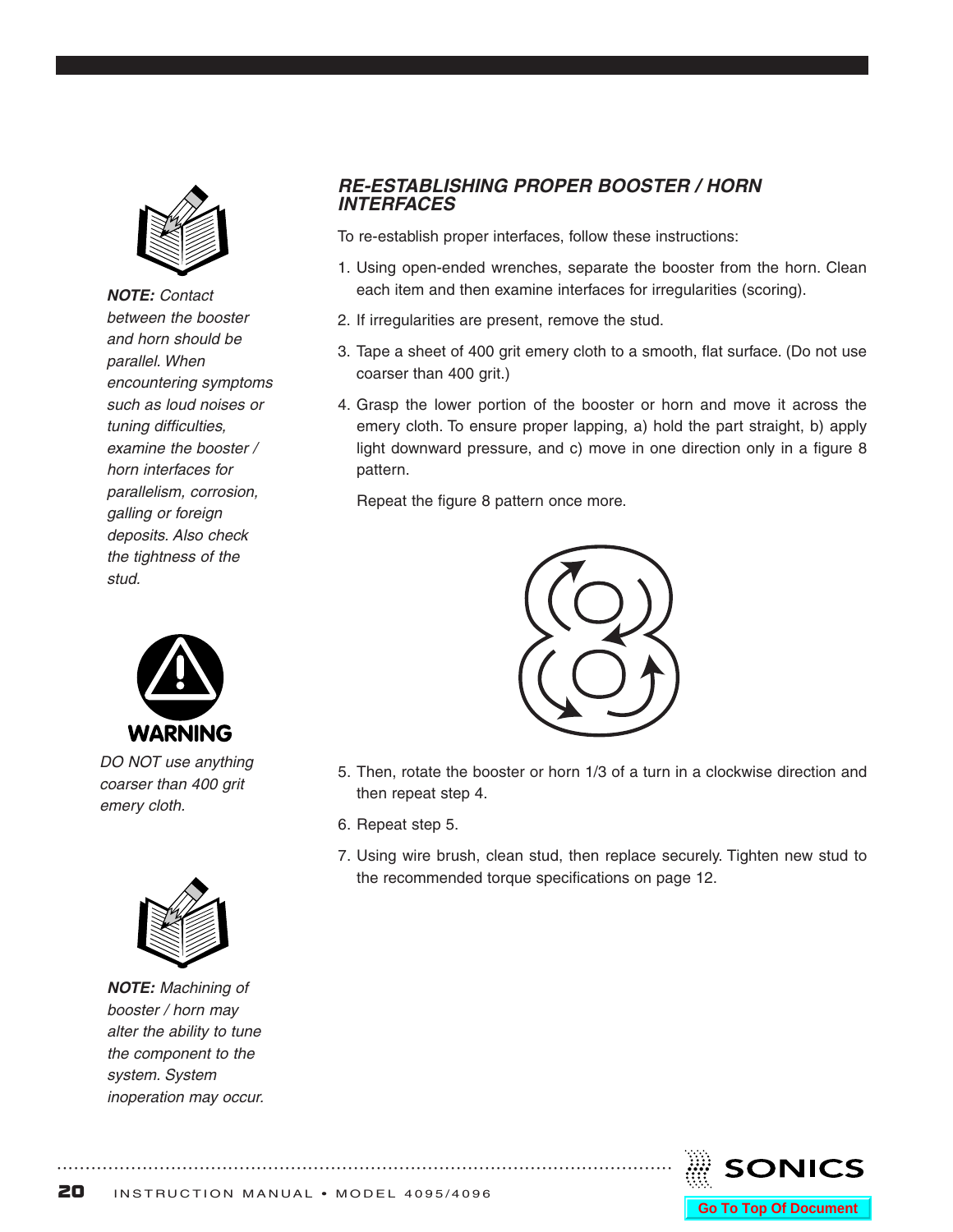# <span id="page-21-0"></span>**MAINTENANCE**



*NOTE: If packing unit for return shipment, DO NOT use styrofoam "peanuts."*

### *REPAIRS / SERVICE*

If problems are encountered, contact our Service Department as follows:

Phone: 1-800-745-1105 • 1-203-270-4600

Fax: 1-203-270-4610

E-Mail: service@sonicsandmaterials.com

It is suggested that a system in need of repair be sent back to the factory, with a written description pertaining to the nature of the problem.

*Always contact the factory for return authorization* before shipping any instrument. Include date of purchase, model number, and serial number. For units not covered by the warranty, a purchase order should be forwarded to avoid unnecessary delay. Care should be exercised to provide adequate packing to insure against possible damage in shipment. The system should be sent with all transportation charges prepaid and return method of shipment indicated.

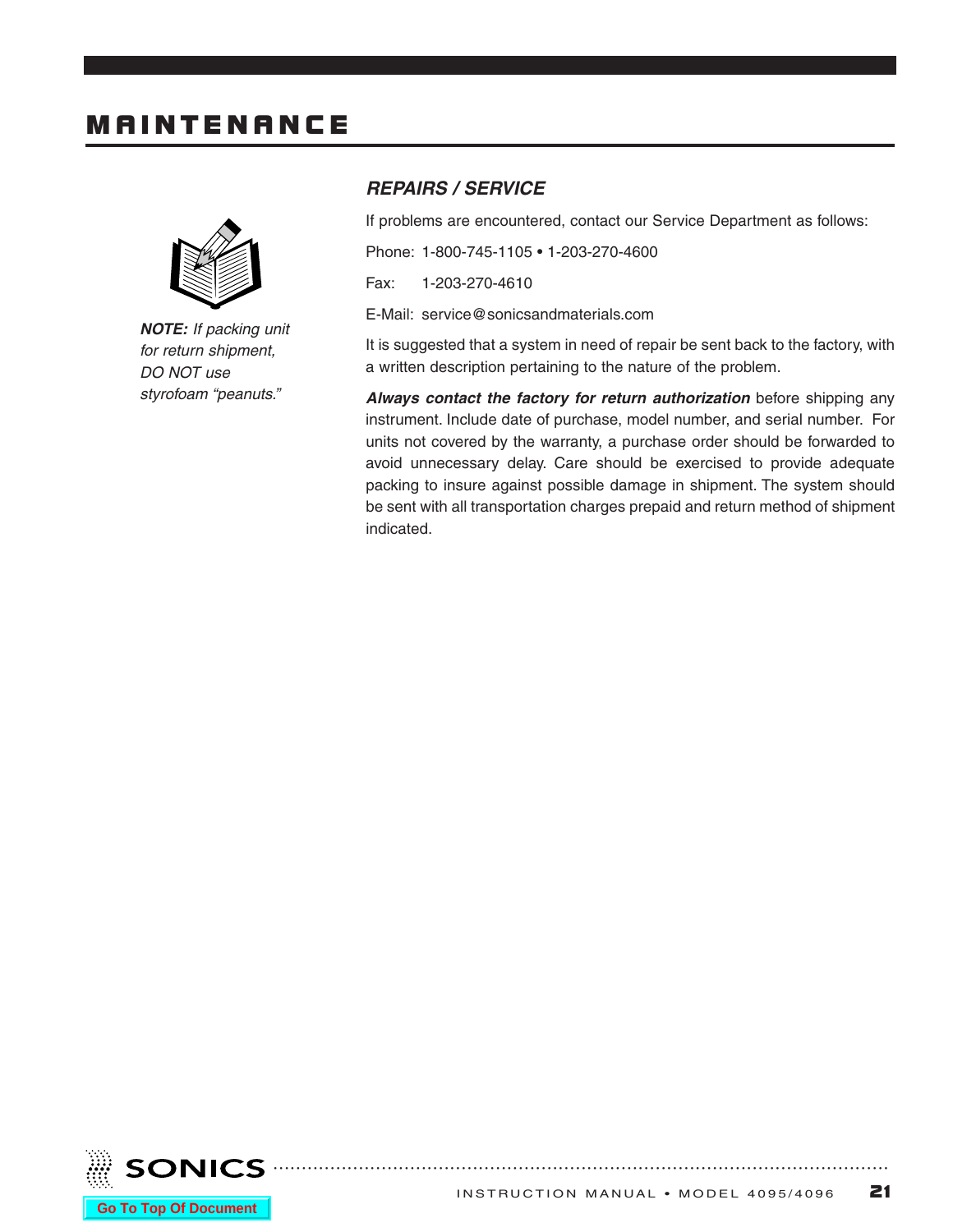<span id="page-22-0"></span>Sonics & Materials, Inc., hereinafter referred to as "Sonics," warrants its products for a period of one year from the date of shipment against defect in material and workmanship under normal installation, use, and maintenance as described in the operating instructions which accompany such equipment. During the warranty period, "Sonics" will, at its option, as the exclusive remedy, either repair or replace without charge for material and labor, the part(s) which prove upon our examination to be defective, provided the defective unit is returned to us properly packed with all transportation charges prepaid.

Ultrasonic welding horns constructed of titanium or aluminum are guaranteed against defects for a period of one year from date of shipment. "Sonics" will repair or replace a cracked or defective horn once without charge, if failure occurs within the warranty period.

Ultrasonic welding horns constructed of steel are guaranteed against defects for a period of ninety days from date of shipment. "Sonics" will repair or replace a cracked or defective steel horn once at a charge of 50% of the original purchase price, if failure occurs within the warranty period.

### *LIMITATION OF WARRANTY*

This warranty is in lieu of any other warranties, either express, implied, or statutory. "Sonics" neither assumes nor authorizes any person to assume for it any other obligation or liability in connection with the sale of its products. "Sonics" hereby disclaims any warranty or merchantability or fitness for a particular purpose. No person or company is authorized to change, modify, or amend the terms of this warranty in any manner or fashion whatsoever. Under no circumstances shall "Sonics" be liable to the purchaser or to any other person for any incidental or consequential damages or loss of profit or product resulting from any malfunction or failure of this "Sonics" product.

This warranty does not apply to equipment which has been subject to unauthorized repair, misuse, abuse, negligence or accident. Equipment which, in our judgment, shows evidence of having been used in violation of operating instructions, or which has had the serial number altered or removed, will be ineligible for service under this warranty.

No liability is assumed for expenses or damages resulting from interruptions in operation of the product or damages to material in process.

"Sonics" equipment is designed for maximum operator safety and incorporates built-in safety devices. Any modifications to these safety features will void the warranty. "Sonics" assumes no responsibilities for consequential damages incurred due to modifications to the said equipment.

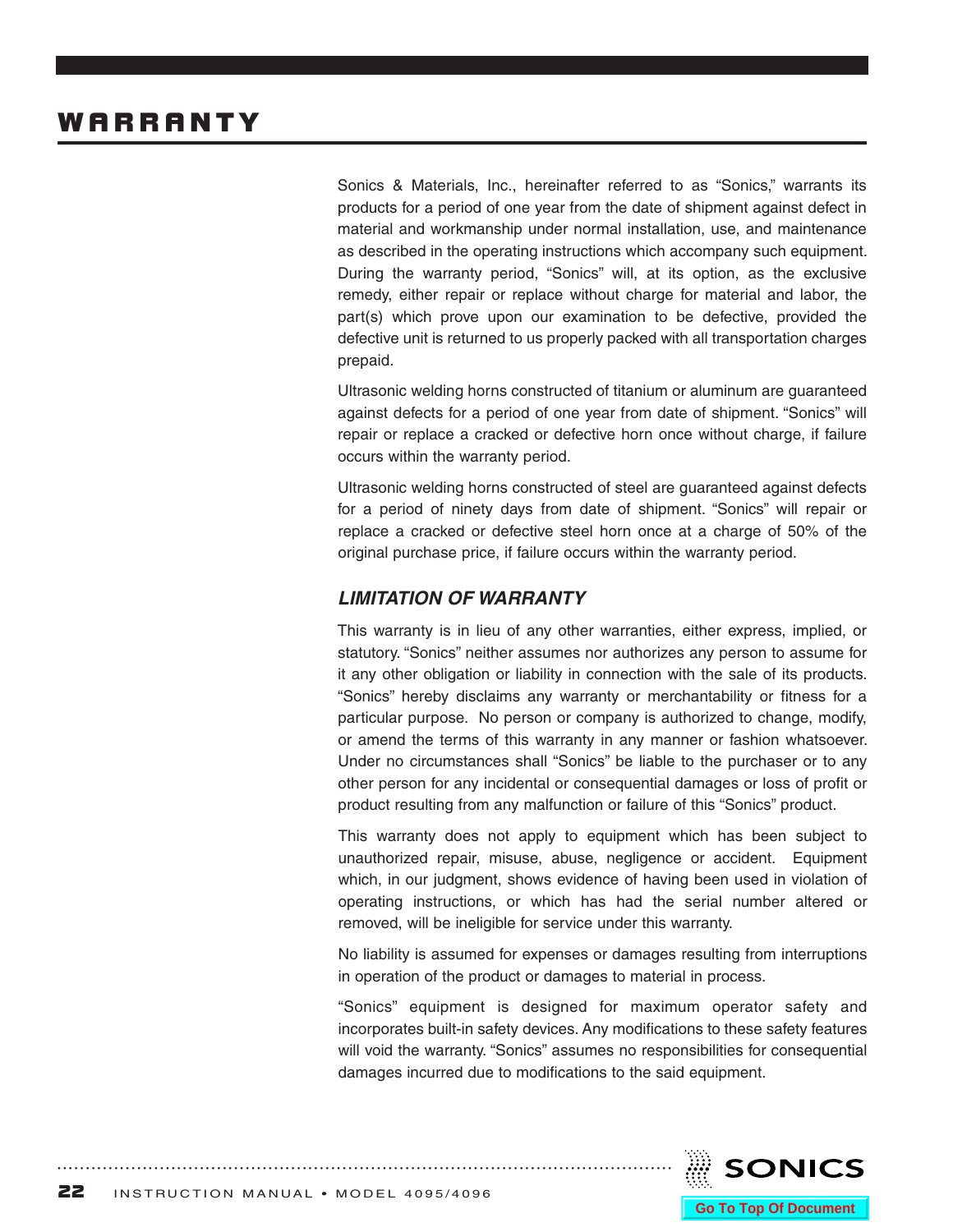"Sonics" reserves the right not to warrant horns of unusual or experimental design which in our judgment are more likely to fail in use.

This warranty does not cover equipment used for applications requiring metalto-metal contact with weld time in excess of 1 second.

Data supplied in the instruction manual has been verified and validated and is believed adequate for the intended use of the equipment. If the equipment or procedures are used for purposes other than those specified herein, confirmation of their validity and suitability should be obtained in writing from "Sonics."